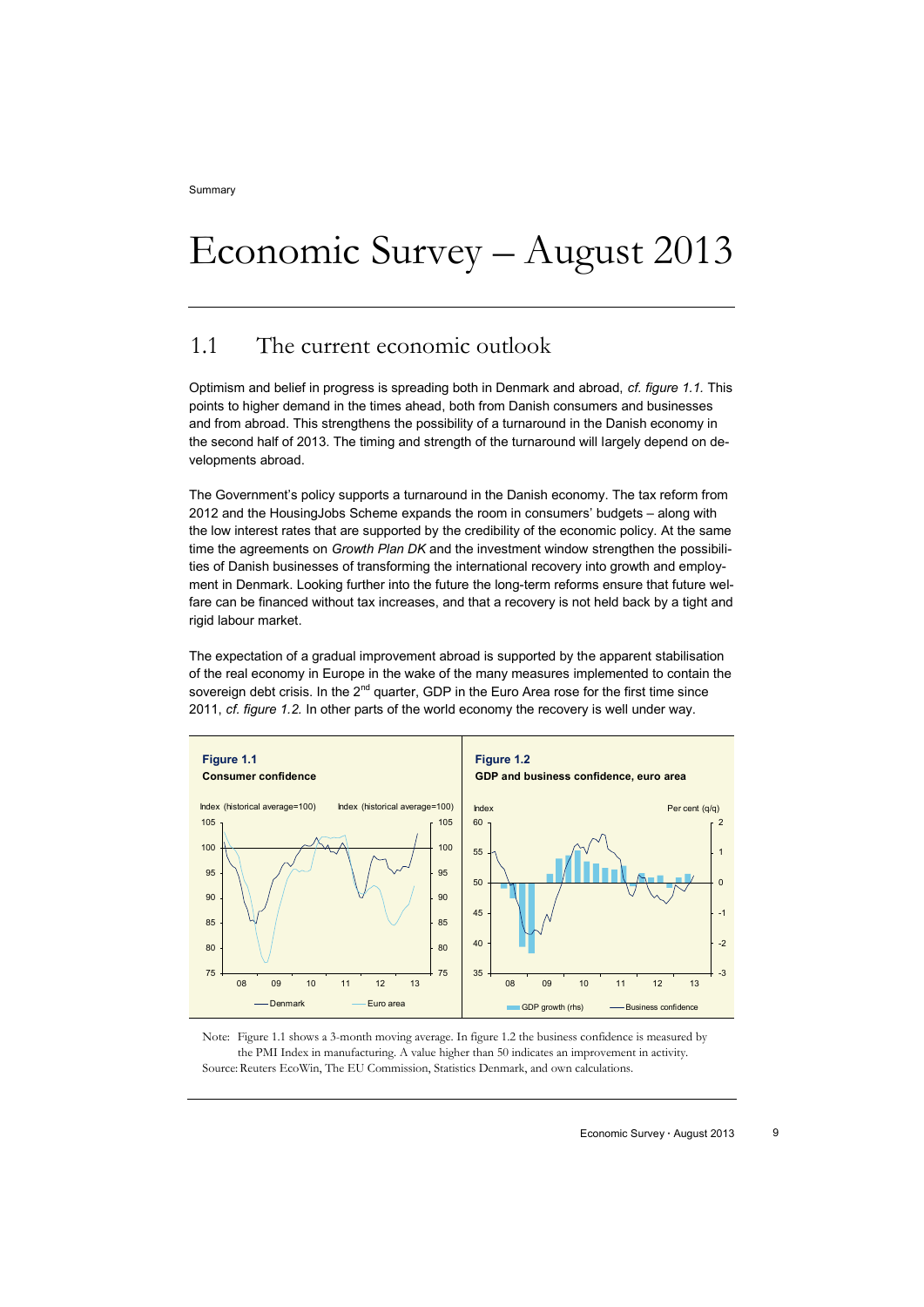

Note: The growth contributions in figure 1.4 are corrected for the import content of both exports and domestic demand.

Source: Statistics Denmark and own calculations.

In Denmark, GDP is estimated to grow 0.2 per cent this year and 1.6 per cent next year. The very modest growth rate for 2013 is a consequence of the significant drop in GDP at the end of last year and the continued sluggish – and weaker than expected in the May forecast – development in the first part of the year. However, the expectations of progress in the second half of the year remain unchanged, and in the fourth quarter GDP is expected to be around 1½ per cent higher than a year before, *cf. figure 1.3.* 

This year domestic demand is the main driver of economic growth, *cf. figure 1.4.* This primarily reflects higher business investments. At the same time the basis for private consumption growth is strengthened. Inflation has fallen markedly this year, and disposable incomes increase as a result of tax cuts and lower interest rates. Greater optimism among consumers suggests that lack of confidence in the economic situation will not hold back private consumption. The improved sentiment is supported by, amongst other things, rising house prices and expectations of falling unemployment.

The recovery abroad implies that exports will gradually return as a key driver of the Danish economy. In 2014 exports are once again expected to provide a significant contribution to GDP growth. That will make the progress in the Danish economy more self-sustaining.

The expected growth in the Danish economy is estimated to be sufficient to ensure gradually rising employment and falling unemployment in the forecast period. The labour market has been characterised by stability since 2010 in spite of the weak business cycle. This should be seen in light of the fact that there has been room for manoeuvre in the economic policy to support the labour market.

The overall economic policy has been planned so as to support activity and employment as much as possible within the fiscal framework comprising the Budget Law, the EU-

### 10 Economic Survey **∙** August 2013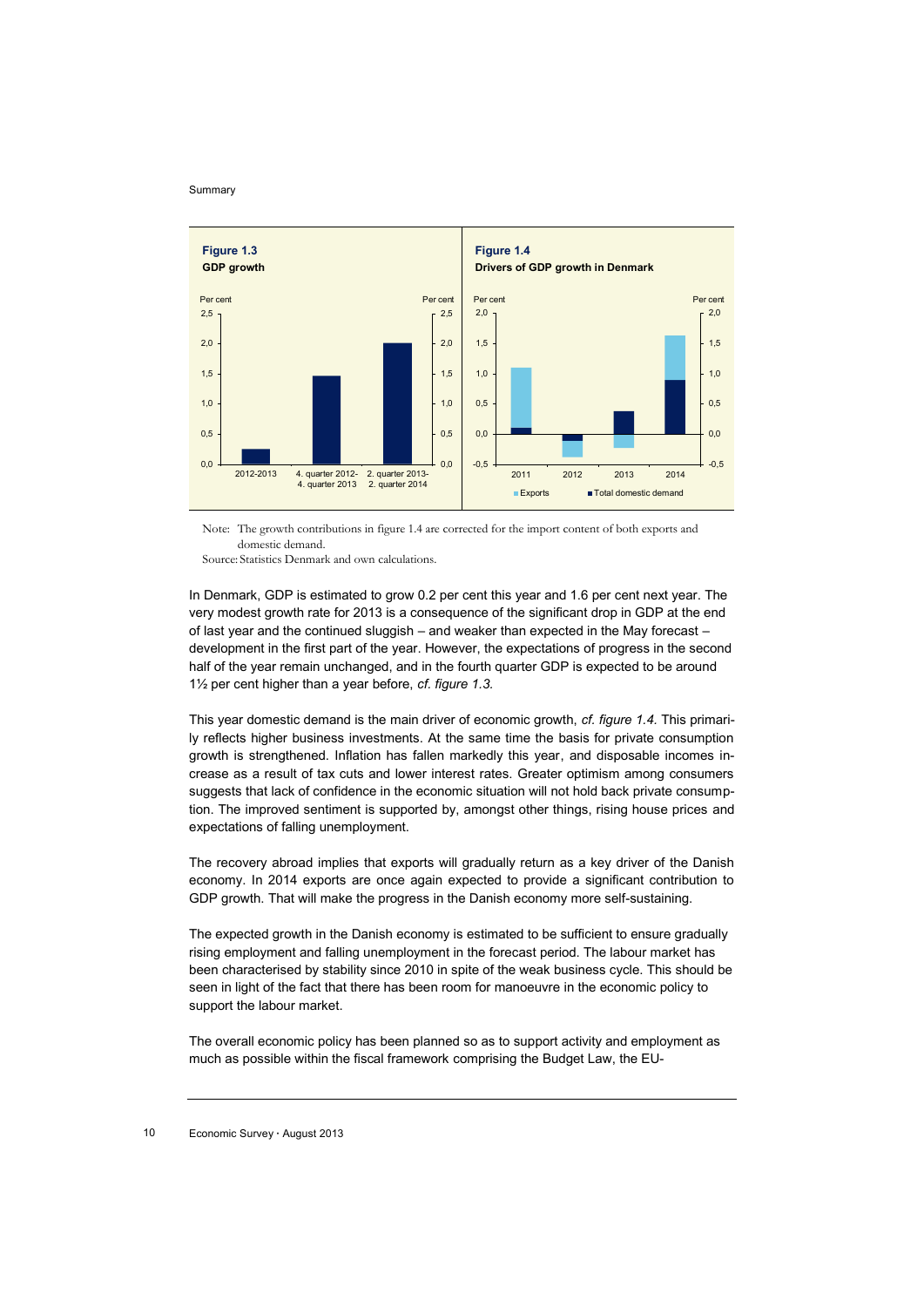recommendation and the EU's fiscal compact. The fiscal policy should also be seen in conjunction with the extraordinarily accommodative monetary policy stance. Overall the fiscal policy and other measures are expected to support GDP by nearly ½ a percentage point in both 2013 and 2014. Based on the budget proposal for 2014 the structural public deficit is estimated at 0.4 per cent in 2014. Hence, the budget proposal for 2014 is close to the structural deficit limit according to the Budget Law of ½ per cent of GDP.

Compliance with the fiscal obligations supports the credibility of economic policy and thus the currently low interest rates at the benefit of households, businesses, and job creation. Regarding the repeal of Denmark's EU-recommendation, it is also an important consideration that the fiscal policy does not contribute to increased deficits in coming years. This should be seen in light of the risk that the actual public deficit may come close to the EU-limit of 3 per cent of GDP in 2015, as this year there will no longer be an extraordinary income from the restructuring of the taxation of existing capital pensions.

The planned level of of public expenditure for consumption and investments in 2014 is already high in a historical perspective and around ¾ per cent of GDP above the "neutral" level, both in a cyclical sence and in terms of long-term fiscal sustainability, *cf. section 1.3.*

Growth prospects are still subject to some uncertainty, although the risk profile has become more balanced. The international recovery – particularly in Europe – is still in its infancy, and sudden mood shifts and market reactions can slow down the progress. On the positive side monetary policy remains very accommodative and there has been a significant financial stabilisation in the southern European countries.

The forecast implies a relatively slow improvement in growth from the second half of this year compared with previous turnarounds. The increase may be larger, for example, if the improvement in growth abroad comes earlier and with more power, or if the appetite for consumption and investments in the domestic economy increases more strongly than expected after years of restraint.

# 1.2 The forecast

A recovery abroad is of great importance to the Danish economy. In the euro area there are signs that confidence among businesses and consumers is returning. Likewise, there has been a gradual stabilisation of the real economy in the first half of the year and a rebound is expected to gradually manifest itself in the second half of the year, *cf. figure 1.5.*

The recovery in Europe should chiefly be seen against a backdrop of the continued crisis response and the expansionary monetary policy stance, which has contributed to calming financial markets. A steady development in financial markets is a precondition for the return of confidence in economic prospects. It is therefore a positive sign that the indebted countries' interest rate spreads against Germany have been affected only to a limited extend by new periods of uncertainty about the reform progress in the individual countries. At the same time, the interest rate spreads have narrowed considerably and returned to the levels from before the sovereign debt crisis escalated, *cf. figure 1.6.*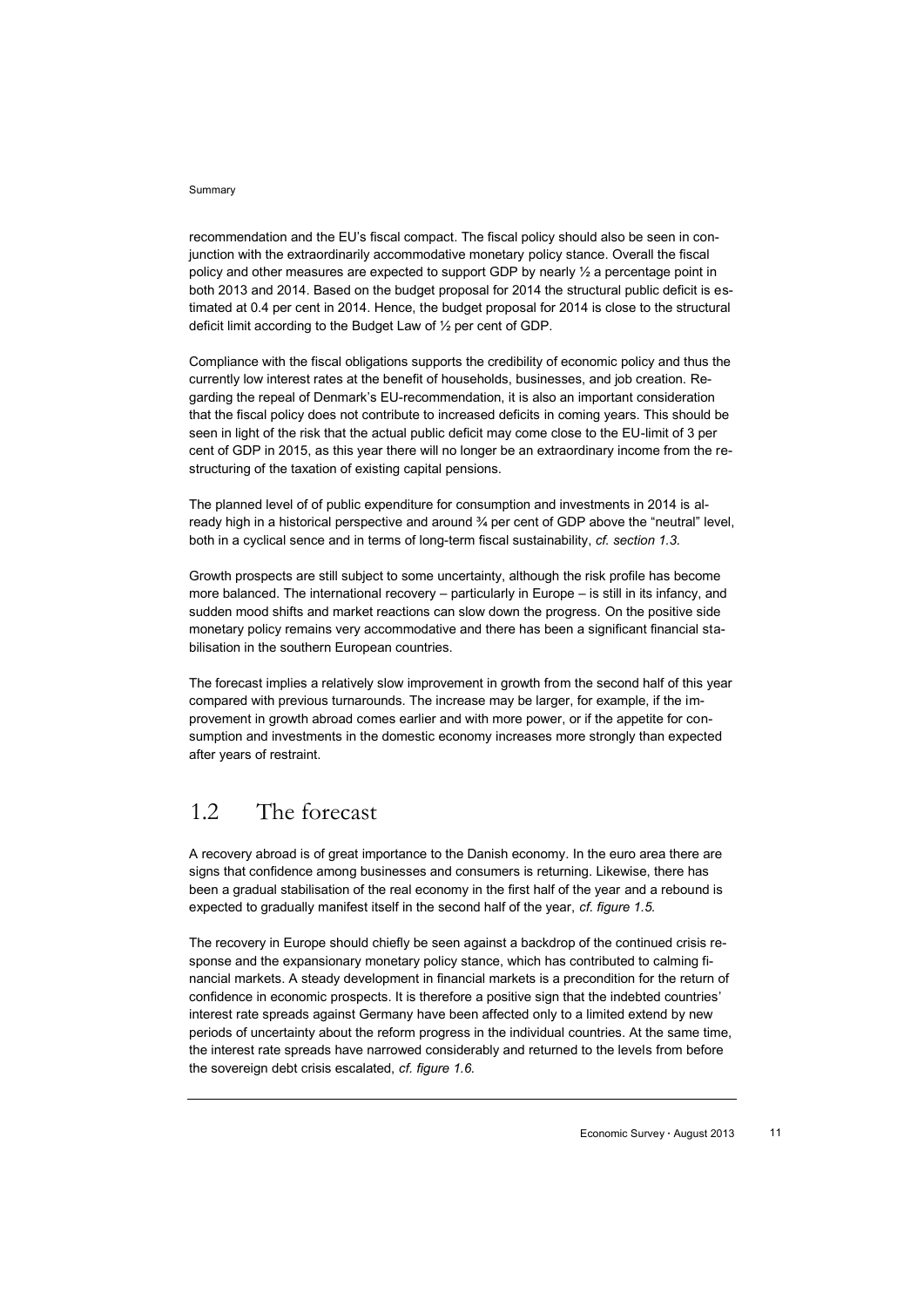

Note: In figure 1.5 the GDP of Denmark's trading partners is weighted on the basis of the proportion of total Danish exports to the countries.

Source: Reuters EcoWin, OECD, *Economic Outlook 93* and own calculations.

An improvement in the euro area is also reflected in the fact that the rise in unemployment has stopped lately. However, unemployment remains high at a level higher than 12 per cent of the labour force. Hence, signs of progress in Europe remain uncertain, and in a number of countries demand will, all else equal, be constrained by the fiscal consolidation and the adjustments in credit policy, which is a fundamental prerequisite for creating a sustainable recovery and prevent new financial turmoil.

Outside Europe the signs of recovery in the international economy are more pronounced. This is partly due to developments in the USA and Japan. In the USA, GDP grew by 2.8 per cent last year, and the progress has continued in the first half of 2013. The upswing is largely driven by private consumption and investments, and there has been a significant increase in job creation. In Japan, the effects of an aggressive economic policy (Abenomics) are – for now – manifested in economic progress. Whether that will sustain depends on the handling of major structural challenges for the Japanese economy, including the reduction of the public debt. The growth in the advanced economies compensates for slowing pace of growth in emerging market economies, including China, lately. However, the emerging markets are still a main driver of global growth.

The recovery abroad is expected to lead to an increase in export market growth for industrial goods, especially in 2014. In 2013, a weak first half of the year implies that export market growth over the year as a whole is expected to be a modest 2.3 per cent, while the continued improvement will lead to growth of 5.6 per cent in 2014, *cf. figure 1.7.* Against this backdrop, exports are expected to increase 0.2 per cent this year and 3.7 per cent next year.

The recovery is helped along by the agreements on *Growth Plan DK*, which strengthen the competitiveness of Danish businesses, so they can better latch on to an upswing abroad.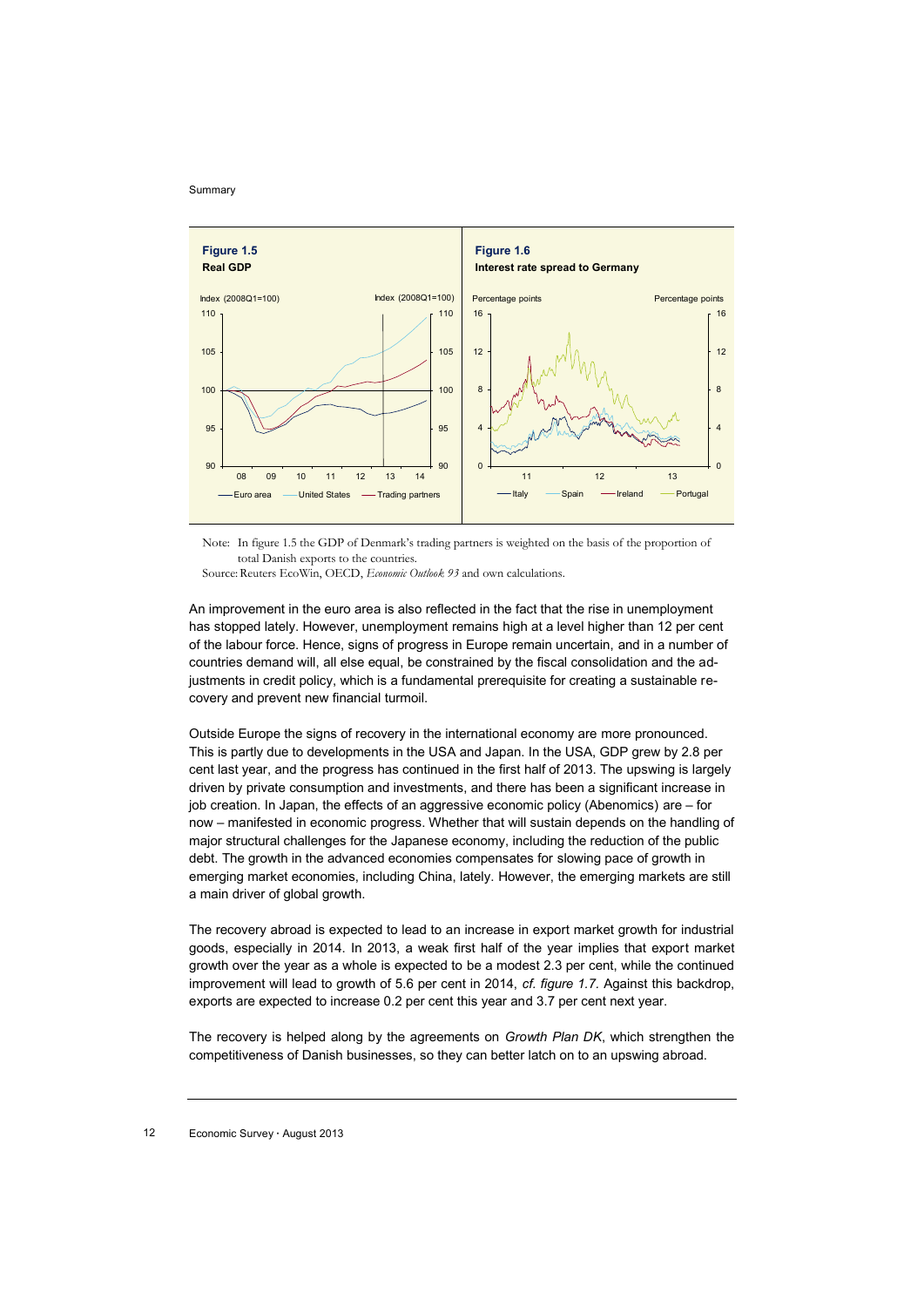

Note: Figure 1.8 illustrates the wage share in manufacturing (excl. energy supply). Source: Statistics Denmark, OECD, *Economic Outlook 93* and own calculations.

In recent years there has been a considerable improvement of the wage competitiveness of the Danish manufacturing sector, but there is still a considerable backlog from previous years. One reason for this is substantially higher wage growth in Denmark than abroad in the period from 2000 to 2010. This is also reflected by the fact that the wage share of value added in manufacturing has increased relatively to abroad, *cf. figure 1.8.*

The prospects of higher sales in export markets increases the need for investments in new production facilities. Since the downturn in 2008-09, business investments have been low, and companies have been saving, *cf. figure 1.9.* 



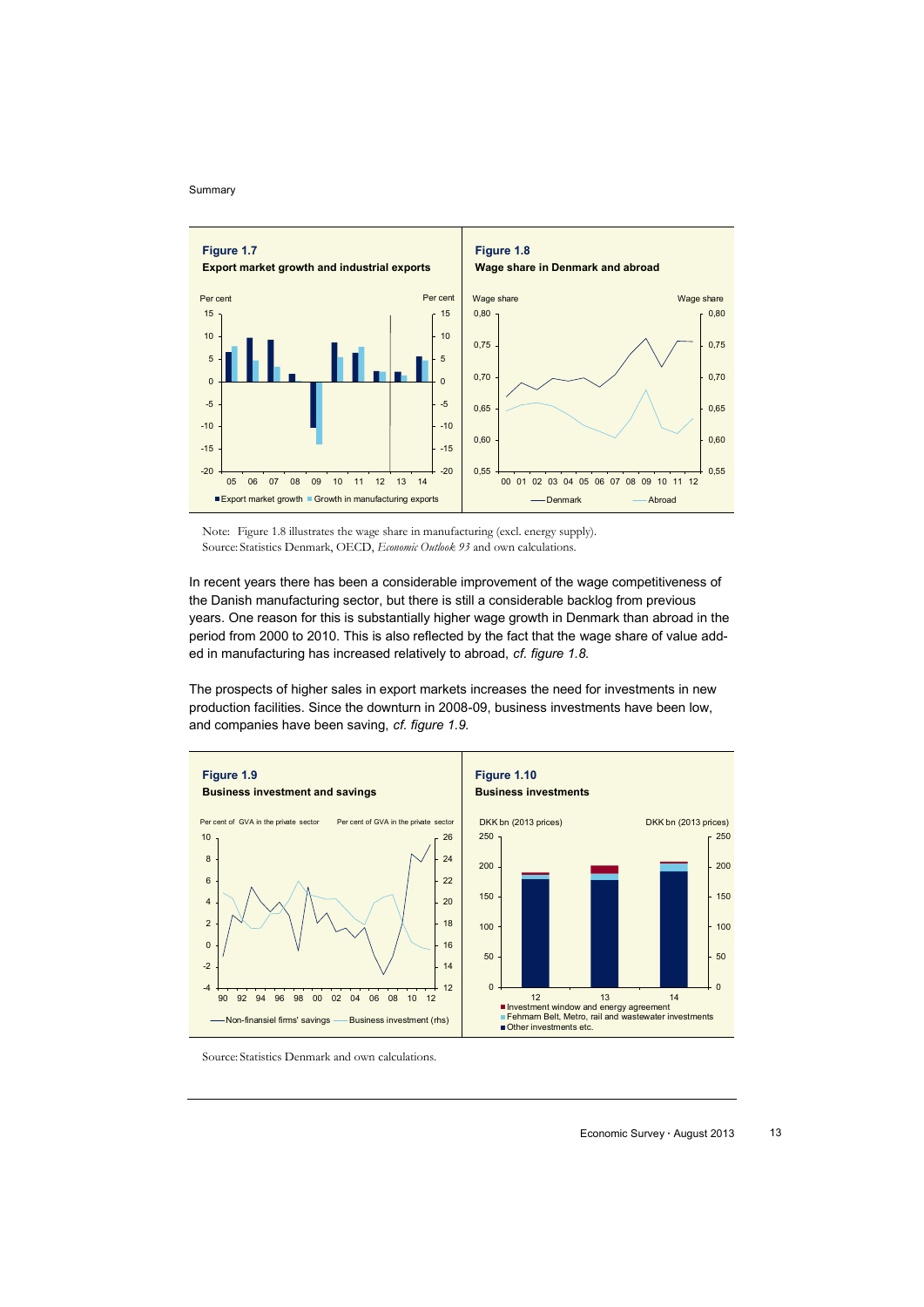The investment window that runs until the end of this year provides, along with low interest rates, a significant incentive to increase investments in production equipment this year. At the same time, construction investments are supported by public-initiated investments including in railways and in investments derived from the energy agreement, *cf. figure 1.10.* Overall, business investments are expected to increase significantly in 2013.

Following substantial weakness in private consumption since 2008, there is now the possibility of a stronger expansion. Household budgets are supported by economic policy, as the tax reform from 2012, in isolation, increases incomes. Furthermore, households net interest expenses are expected to decline further this year. Discretionary tax reductions and falling interest rates have ensured a rise in disposable incomes since the downturn of 2008-09, hereby supporting private consumption, *cf. figure 1.11.* Inflation has fallen to historically low levels, *cf. figure 1.12.* Thus, purchasing power is only eroded by price developments to a very limited extend.

The expectation of a gradual recovery in private consumption is supported by a substantial improvement of consumer confidence over the past months, and the indicator is now positive and above the historical average. At the same time, developments in the labour market are stable, and households are expecting declining unemployment over the coming year. The overall sentiment is also affected by more positive developments in the housing market, where progress – initially – is showing in rising house prices, *cf. figure 1.13.* However, the number of home sales remains low and will have to increase significantly before the housing market can be said to have recovered from fall in prices in past years. Low interest rates are critical to a continued stabilisation of the housing market.





Source: Statistics Denmark and own calculations.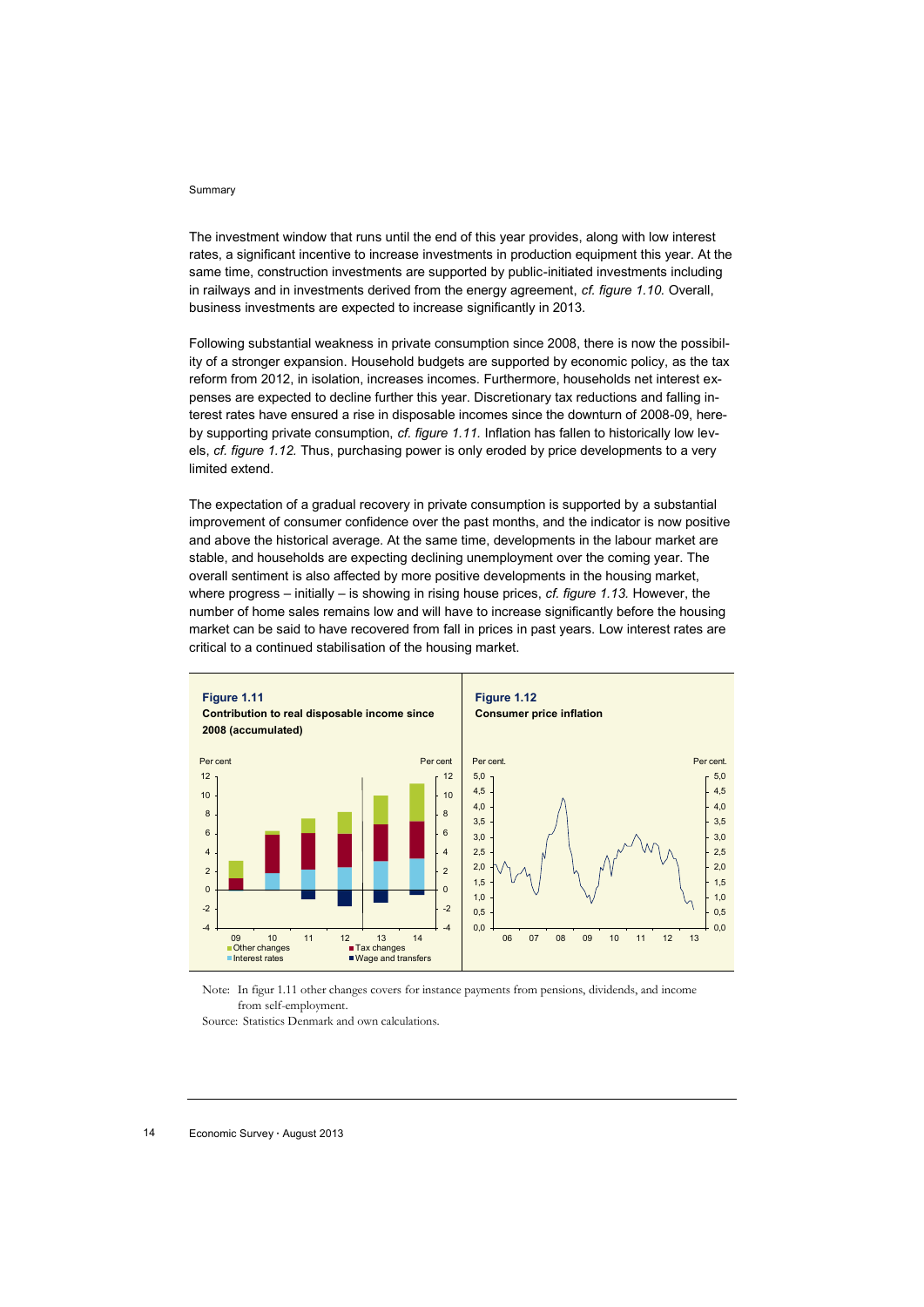Developments in consumption, investments, and exports in the first months of 2013 means that the overall expectation of GDP growth in 2013 as a whole is relatively modest at 0.2 per cent, while accelerating progress in the second half of the year contributes to an estimated annual growth in 2014 of 1.6 per cent.

The expected growth in the Danish economy implies that the labour market may recover gradually and employment rise. Over the period since 2010 private employment has been remarkably stable considering the weak cyclical stance, *cf. figure 1.14.* It should be seen in light of past reforms, great flexibility in the labour market, and the fact that there has been room for manoeuvre in economic policy to support the labour market. But it also reflects that the increase in production in a number of industries, which account for around 95 per cent of private sector employment, has been somewhat higher than overall GDP growth*, cf. figure 1.15*. This is also expected to be the case in 2013 and 2014.

Gross unemployment has fallen by nearly 10,000 persons since the end of 2012, *cf. figure 1.16.* This is partly due to the phasing-in of the unemployment benefit reform and thus of circumstances that are not closely linked to overall employment possibilities. The *Agreement on Temporary Labour Market Allowance* implies that the special education allowance will be extended to the end of 2013, and that a new temporary labour market grant is introduced per 1 January 2014. In isolation, the agreement pulls up slightly registered unemployment in the second half of 2013 and in 2014. This is because the new phasing-in implies that a large group of recipients of unemployment benefits can get an extended benefit period. The agreement does not affect the assessment of the outlook for employment or the benefit reform's positive effects on structural unemployment.



Compared to 2012, unemployment is expected to have fallen by around 14,000 persons, to an annual average of 148,000 persons in 2014.

Note: In figure 1.13 the development until 2006 is based on quarterly figures for houseprices. Source: Statistics Denmark and own calculations.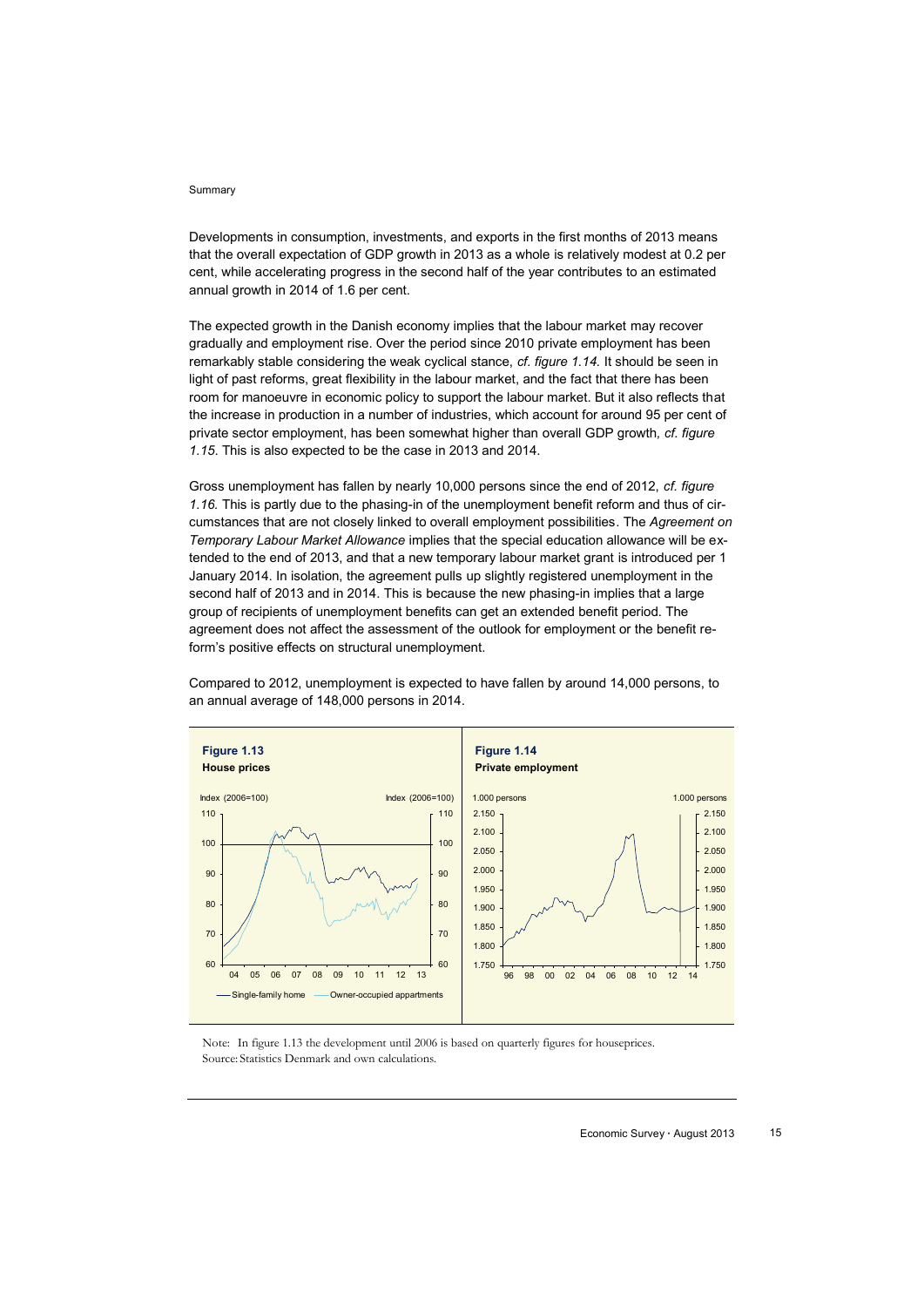

Note: In figure 1.15 private sector GVA is shown excluding mining, quarrying and financial services. Source: Statistics Denmark and own calculations.

Selected key figures of the forecast are presented in table 1.1, while table 1.4 (in the annex to the summary) is a comparison with the assessment in *Economic Outlook*, May 2013. Compared to the May forecast, GDP growth in 2013 is revised down from 0.5 per cent to 0.2 per cent. This is due to developments in the first half of 2013 being weaker than expected. This particularly holds for export growth, which according to the latest national accounts was somewhat weaker in 2012 and the beginning of 2013 compared to what was expected in May. On the other hand, the outlook for the second half of 2013 and 2014 is unchanged from the May assessment.

The forecast assumes that a recovery in the euro area will gradually manifest itself in the second half of the year. If the recovery is weakened, it will also have a negative impact on Denmark, and may imply that the expected improvement of the Danish economy will only arrive later, and at a slower pace, *cf. box 1.1*. Compared to previous turnarounds of the Danish economy, the forecast assumes a relatively slow increase in growth in the second half of the year. Thus, it is also possible that the progress of the Danish economy will be stronger, e.g. if exports and private consumption evolves more positively than assumed.

It is assumed that domestic economic policy will continue to be planned and implemented within a framework of sustainable economic policy, including the requirements in the Budget Law. International confidence in the Danish economy has been crucial in keeping interest rates at a low level. This has, among other things, contributed to the stabilisation of the housing market, lower net interest expenses for households, and helped to ensure that the government's debt grew less than what would otherwise have been the case.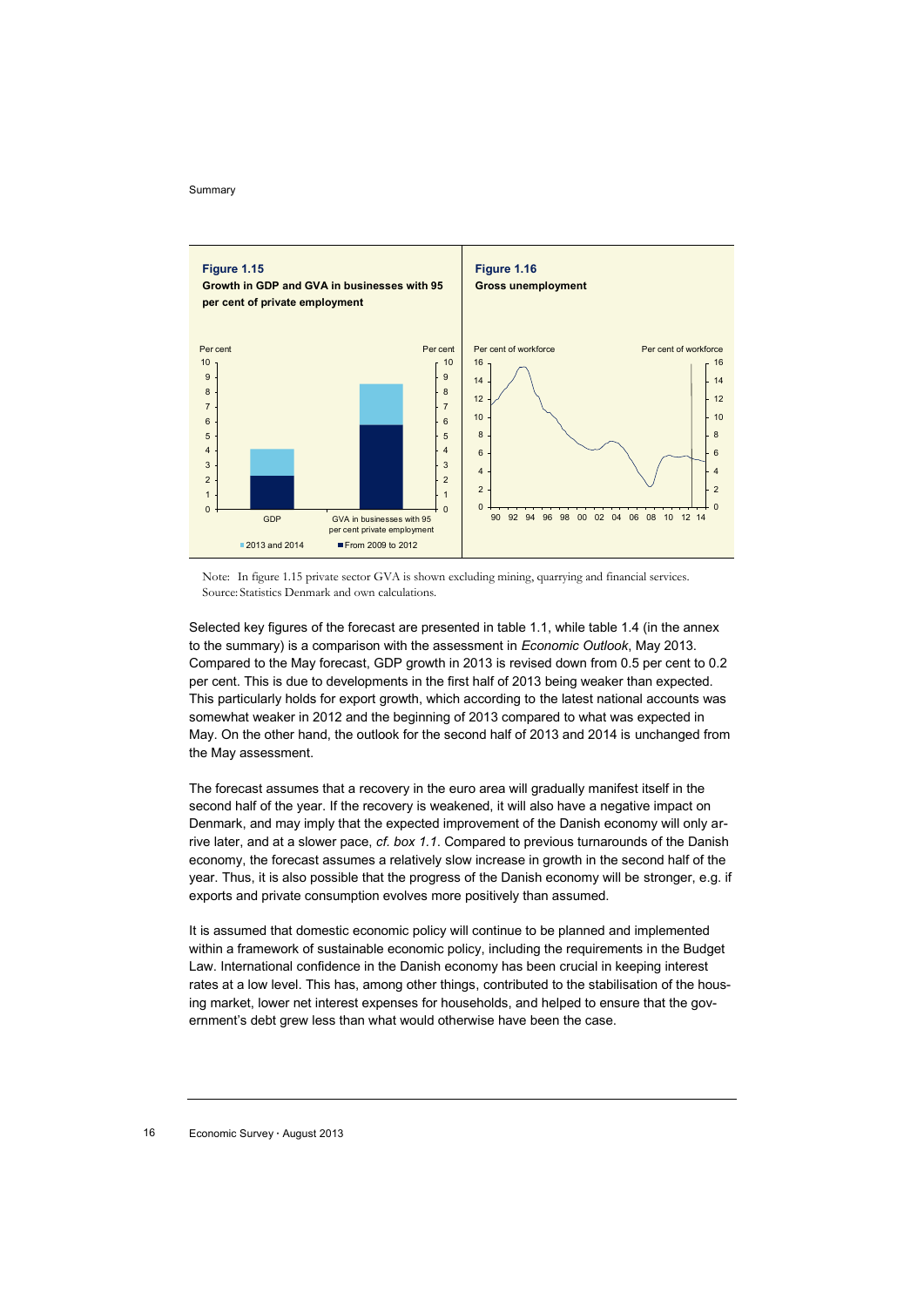### **Box 1.1 Alternative scenarios**

The forecast is based, among other things, on the assumption of a gradual recovery in the euro area through 2013, and that the recovery of the rest of the world economy continues. The Danish economic outlook is still characterised by uncertainty, even though it has receded somewhat over the past years.

On the negative side, there may be bumps in the road for the European recovery, which, in the short term, would dampen European growth compared to the assumed. This will imply lower exports market growth. For illustration purposes a negative scenario has been constructed, where the exports market growth is assumed to be 1 percentage point lower in 2013 and 11/2 percentage point lower in 2014, as a result of the delayed recovery of growth abroad. In this scenario Danish GDP growth is lowered by around 1/4 percentage points in 2013 and ½ percentage point in 2014, *cf. table a*. At the same time, the budget balance is worsened.

On the positive side, there is also a possibility that greater optimism and rising house prices will lead to higher domestic investment and consumption ratios. In such a scenario, it is assumed that business investments will increase by 3 percentage points more in both 2013 and 2014 than in the main scenario. This corresponds to a faster recovery of the investment ratio towards its historical level than seen during previous recoveries. In this scenario private consumption is expected to increase by ¼ and ½ percentage points more in each year respectively, compared to the main scenario. Overall, this will increase growth in Danish GDP by ¼ percentage points in both 2013 and 2014. Meanwhile unemployment will fall through both years, and the public budget balance will improve.

Even in the more positive scenario, annual growth in 2013 will be subdued due to the weak development over the end of 2012 and into 2013.

### **Table a**

| <b>Negative scenario:</b><br>Slower european re-<br>covery |        |        |        | <b>Positive scenario:</b><br>Increasing consump-<br>tion and investment |        |  |
|------------------------------------------------------------|--------|--------|--------|-------------------------------------------------------------------------|--------|--|
| 2013                                                       | 2014   | 2013   | 2014   | 2013                                                                    | 2014   |  |
| 0.0                                                        | 1.2    | 0.2    | 1.6    | 0.4                                                                     | 1.9    |  |
| 156                                                        | 156    | 154    | 148    | 153                                                                     | 143    |  |
| $-1.8$                                                     | $-2.3$ | $-1.7$ | $-2.0$ | $-1.6$                                                                  | $-1.8$ |  |
|                                                            |        |        |        | Main scenario:<br>Starting recovery in the<br>second half of 2013       |        |  |

Source:Own calculations in the macro-econometric ADAM model etc.

Economic Survey **∙** August 2013 17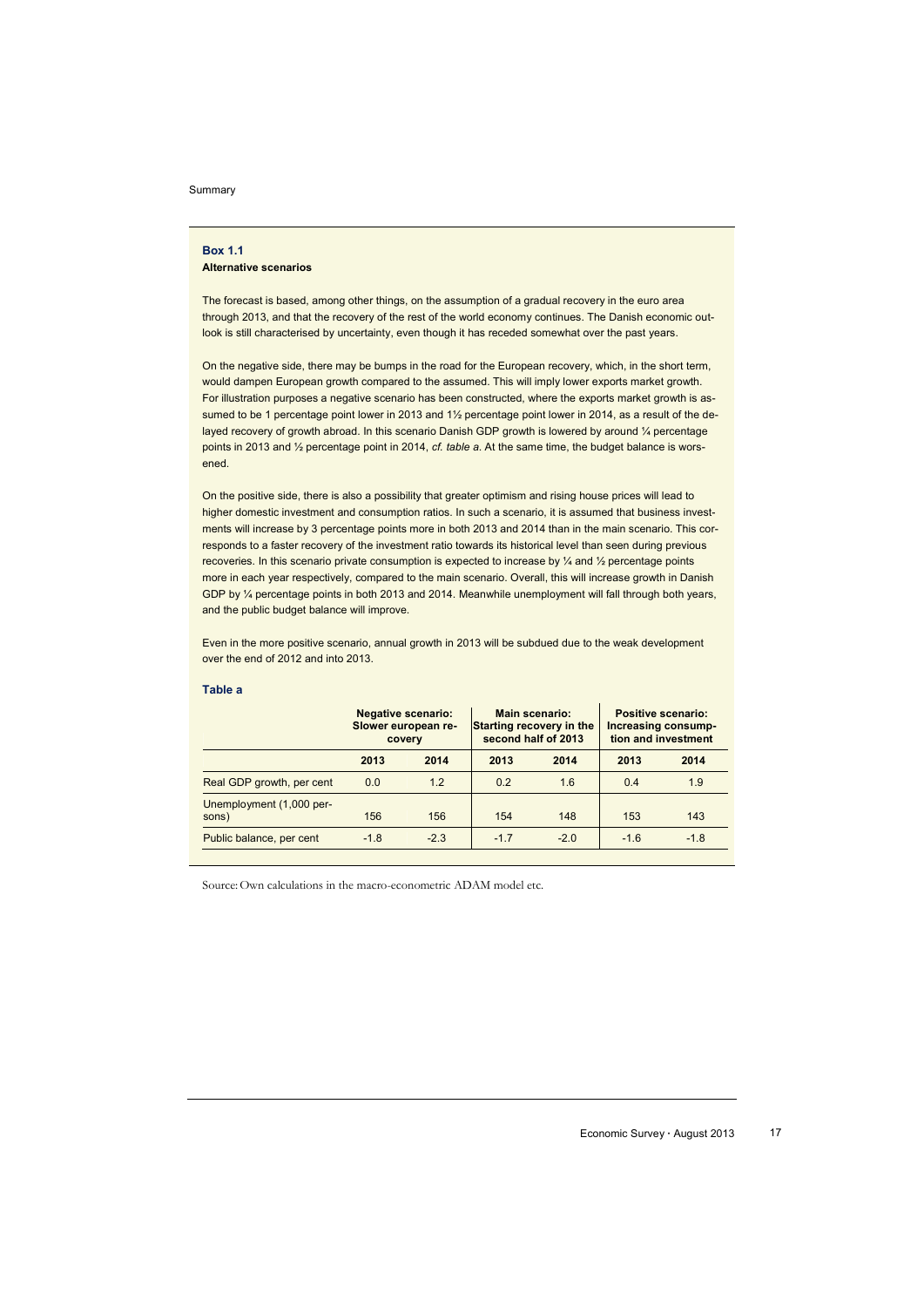|                                                                                    | 2011   | 2012   | 2013    | 2014   |
|------------------------------------------------------------------------------------|--------|--------|---------|--------|
| Percentage change from previous year                                               |        |        |         |        |
| Private consumption                                                                | $-0.5$ | 0.5    | 0.4     | 1.2    |
| Public consumption                                                                 | $-1.5$ | 0.7    | 0.6     | 0.5    |
| <b>Public investment</b>                                                           | 4.2    | 10.7   | $-10.2$ | 6.8    |
| <b>Residential construction</b>                                                    | 14.6   | $-8.6$ | $-3.5$  | 3.3    |
| <b>Fixed business investments</b>                                                  | $-0.7$ | 0.0    | 6.4     | 1.8    |
| Stock building (per cent of GDP)                                                   | 0.5    | $-0.4$ | 0.4     | 0.0    |
| Exports of goods and services                                                      | 6.5    | 0.2    | 0.2     | 3.7    |
| Imports of goods and services                                                      | 5.6    | 1.0    | 1.7     | 3.3    |
| <b>GDP</b>                                                                         | 1.1    | $-0.4$ | 0.2     | 1.6    |
| <b>Balances (per cent of GDP)</b><br>General government fiscal balance             | $-2.0$ | $-4.2$ | $-1.7$  | $-2.0$ |
|                                                                                    |        |        |         |        |
| <b>Current account</b>                                                             | 5.6    | 5.8    | 5.4     | 5.7    |
| Balances, 1,000 persons                                                            |        |        |         |        |
| Gross unemployment (yearly average)                                                | 160    | 162    | 154     | 148    |
| Employment (excl. leave)                                                           | 2,736  | 2,729  | 2,724   | 2,733  |
| Labour force                                                                       | 2,845  | 2,848  | 2,840   | 2,848  |
| Rate of change, per cent                                                           |        |        |         |        |
| House prices, single-family house                                                  | $-2.7$ | $-3.3$ | 3.0     | 2.5    |
| <b>Consumer prices</b>                                                             | 2.8    | 2.4    | 1.0     | 1.5    |
| Hourly earnings, private sector (Danish<br><b>Employers Federation statistics)</b> | 1.2    | 2.0    | 1.8     | 2.0    |

18 Economic Survey **∙** August 2013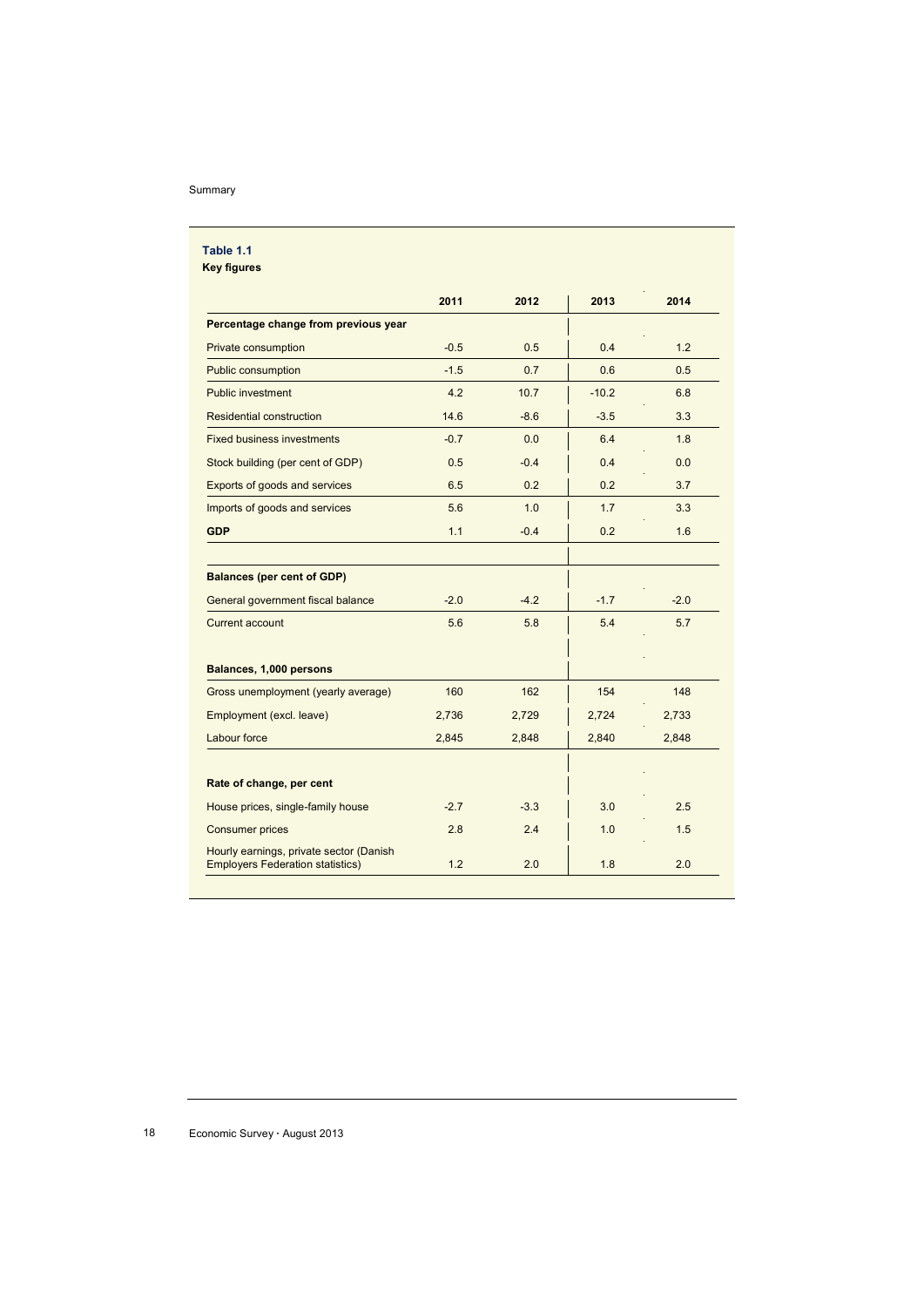# 1.3 Fiscal policy and public finances

Economic policy is planned in order to support growth and employment within the framework of sound fiscal policy. The budget proposal for 2014 takes advantage of the possibilities that lie within the fiscal framework by, inter alia, having a structural deficit close to the limit for the structural deficit in the Budget Act. The direct impact of fiscal policy and other economic policy measures from 2012 and onwards are estimated to support the GDP level by just under  $\frac{1}{2}$ per cent in both 2013 and 2014. Moreover, monetary policy remains exceptionally accommodative and interest rates are low.

I these years, it is a fundamental premise for fiscal and expenditure policy that Denmark adhere to the Budget Act and comply with the EU-recommendation to reduce the excessive government deficits (in terms of the EU-Treaty).

In June 2013, the Danish Parliament adopted expenditure ceilings for the central government, local governments and the regions. The adopted ceilings cover the years 2014-17 and mark a regime change in expenditure policy aimed at permanently sustaining the improved control with public expenditures achieved in the past few years. The expenditure ceilings are to ensure that the past tendency for budget overruns can be avoided. Budget overruns have been a main issue in fiscal policy in Denmark during the last two decades.

A stable and predictable fiscal framework is important for the credibility of the economic policy and for appropriate planning of expenditure policy. Confidence in fiscal policy and the fiscal framework supports the currently low interest rates at the benefit of households, businesses and job creation.

The main requirement for the repeal of Denmark's EU-recommendation in the spring of 2014 is that the actual deficit must be brought sustainably below 3 per cent of GDP no later than by 2013. As a starting point, this requires that the European Commission in its spring forecast 2014 estimates the deficit in 2014 and 2015 to be below 3 per cent of GDP. In *Convergence Programme Denmark 2013* the actual deficit in 2015 was estimated to be around 2.9 per cent of GDP, i.e. close to the limit of the Stability and Growth Pact. Against this backdrop, it is important for the repeal of the EU-recommendation, that fiscal policy is not eased compared to this projection in the next few years. A loosening of fiscal policy will increase the actual deficit and thus increase the risk of exceeding the 3 per cent of GDP limit.

The estimated structural deficit is 0.4 per cent of GDP in 2014, when it is assumed that the expenditures for income transfers in the budget proposal for 2014 is 0.1 per cent of GDP below the specified sub-ceiling for income transfers. Hence, the budget proposal is close to the limit for the structural deficits in the Budget Act of ½ per cent of GDP.

The planned fiscal policy for 2014 reflects the numerous initiatives implemented since 2011 aimed at supporting employment. Overall, fiscal policy and other initiatives are estimated to increase private employment by almost 15,000 persons in 2014. Since the start of the financial crisis, fiscal policy has been loosened by around 1¼ per cent of GDP (measured by the direct revenues from 2009 to 2014 included in the calculation of the fiscal effect), including increased public consumption and investments.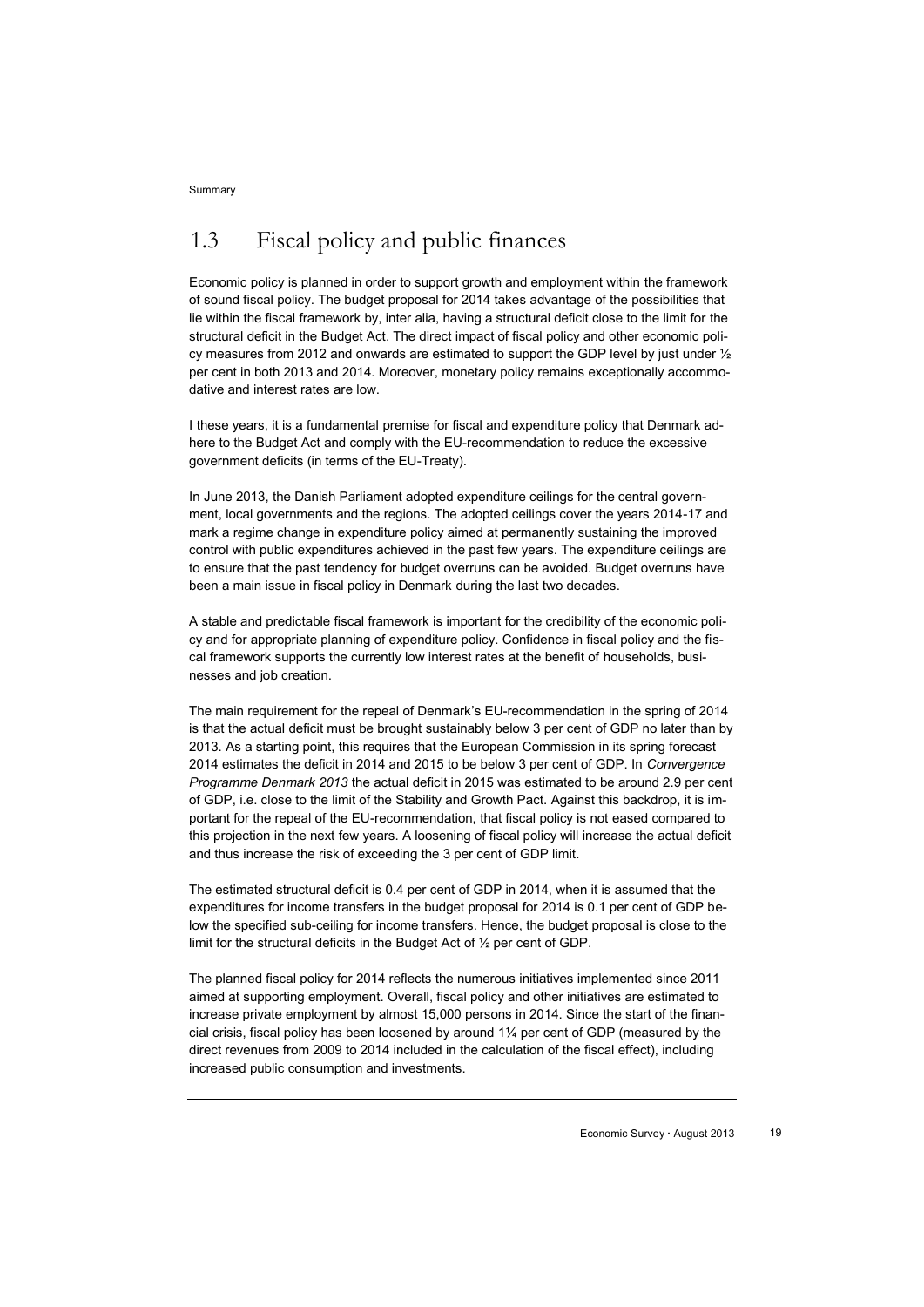The planned public investments and consumption in 2014 are thus high in both a historical and future perspective. Public consumption and investments are estimated to amount to 29.3 per cent of structural GDP in 2014 (27.1 per cent for consumption and 2¼ per cent for investments respectively).<sup>1</sup> This is higher than in all the years prior to the financial crisis.

Furthermore, public expenditures in 2014 are around  $\frac{3}{4}$  per cent of GDP higher than the 2020-level in the latest medium-term projection, where expenditures' share of GDP is in line with a sustainable fiscal policy, *cf. Convergence Programme Denmark 2013*. A sustainable fiscal policy thus requires a gradual decline in expenditures' share of GDP in the years to come. This will partly be accomplished through a moderate and balanced growth in public consumption and through a normalisation of public investments towards 2020.

### Public finances in 2012-2014

Statistics Denmark has estimated the public deficit in 2012 at DKK 77½ billion (4.2 per cent of GDP). The public deficit in 2012 partly reflects that the reimbursements of contributions to the voluntary early retirement pension (VERP) amounted to a one-off expenditure of DKK 28½ billion corresponding to around 1½ per cent of GDP. On the other hand, the revenue from the pension yield tax was well above its estimated structural level in 2012. The public deficit in 2012 is higher compared to the expected deficit in the May Survey as a result of higher public consumption and investment expenditures according to Statistics Denmark's revised account of public finances for 2012.

In 2013, the deficit of the actual fiscal balance is expected to be reduced to around DKK 311/4 billion (1.7 per cent of GDP), *cf*. *table 1.2*. This partly reflects temporary revenue from restructuring of existing capital pensions that are assumed to amount to DKK 20 billion in both 2013 and 2014. Moreover, the pension yield tax contributes with expected revenue of around DKK 38½ billion in 2013, which – as in 2012 – is significantly above the structural level.

The assessment of public finances in 2014 is based on the budget proposal for 2014, the agreements on local governments' and regions' economy in 2014, *Agreement on a Temporary Labour Market Allowance* and *Agreements on Growth Plan DK*, including the agreements on a cash benefit reform and a reform of study grants etc. The planned expenditure policy in 2014 is in compliance with the agreed expenditure ceilings for 2014-17.

The public deficit for 2014 is estimated at around 2 per cent of GDP including the temporary revenue from the restructuring of the taxation of capital pensions, etc. The public deficit has been adjusted upwards by around DKK 7½ billion compared to the May Survey partly due to higher public investments and reduced estimates of tax revenues, etc.

<sup>1</sup> The structural GDP level is above the actual GDP level, and hence the consumption and investment shares of structural GDP are lower than the shares of actual GDP in 2014.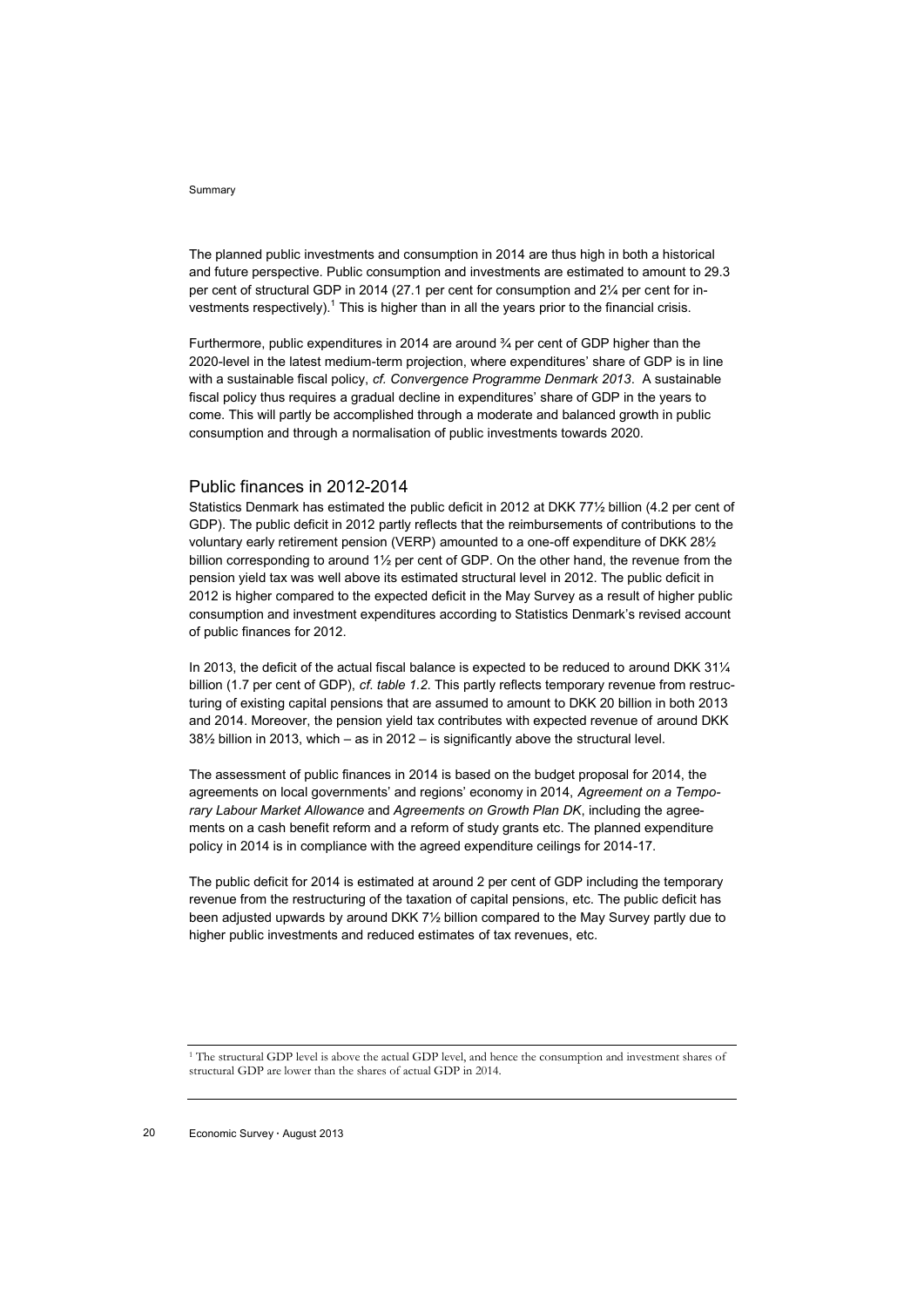Į

| Table 1.2<br>Public and structural budget balance, 2010-2014 |                          |        |        |        |        |
|--------------------------------------------------------------|--------------------------|--------|--------|--------|--------|
| Per cent of GDP                                              | 2010                     | 2011   | 2012   | 2013   | 2014   |
| <b>Public balance</b>                                        | a.<br><b>A</b><br>$-2.7$ | $-2.0$ | $-4.2$ | $-1.7$ | $-2.0$ |
| Public balance excl. temporary revenues <sup>1)</sup>        | $-2.7$                   | $-2.0$ | $-4.2$ | $-2.9$ | $-3.2$ |
| Structural balance                                           | $-1.7$                   | $-0.8$ | $-1.1$ | $-0.2$ | $-0.4$ |

1) Temporary revenues related to revenues from the restructuring of the taxation of the capital pensions and revenues from a reallocation in the pension sector from schemes with a guaranteed yield in each year to schemes in which each year's yield reflects market returns.

Source:Own calculations.

There is extra uncertainty associated with the estimates of the public fiscal balance in 2013 and 2014 linked to the assumed revenues from the restructuring of the taxation of existing capital pensions. The temporary revenues from the restructuring are, with considerable uncertainty, estimated to be DKK 40 billion in total, which is assumed to be equally distributed between 2013 and 2014. Adjusted for the temporary revenues from the restructuring of the taxation of capital pensions etc., the actual public deficit will be 2.9 per cent of GDP in 2013 and 3.2 per cent of GDP in 2014, *cf*. *figure 1.17*.

In 2015, the actual fiscal balance is no longer influenced by the temporary revenues from the restructuring of the taxation of capital pensions. The actual fiscal balance is also highly sensitive to the cyclical stance. In addition, revenues from the pension yield tax are, at some point, expected to decrease substantially as a recovery of the international business cycle leads to a normalisation of monetary policy and thereby higher interest rates. For example, an increase in interest rates by ½ percentage points is likely to reduce the estimated revenues from the pension yield tax by around DKK 12 billion or 0.6 per cent of GDP (calculation based on 2014-assumptions).

Partly due to the large uncertainty associated with the actual fiscal deficit, fiscal policy in Denmark is planned based on the structural deficit. In the current situation it is, however, an important concern that fiscal policy does not contribute to increased actual deficits over the next few years in relations to the 3 per cent of GDP EU-limit in the Stability and Growth Pact.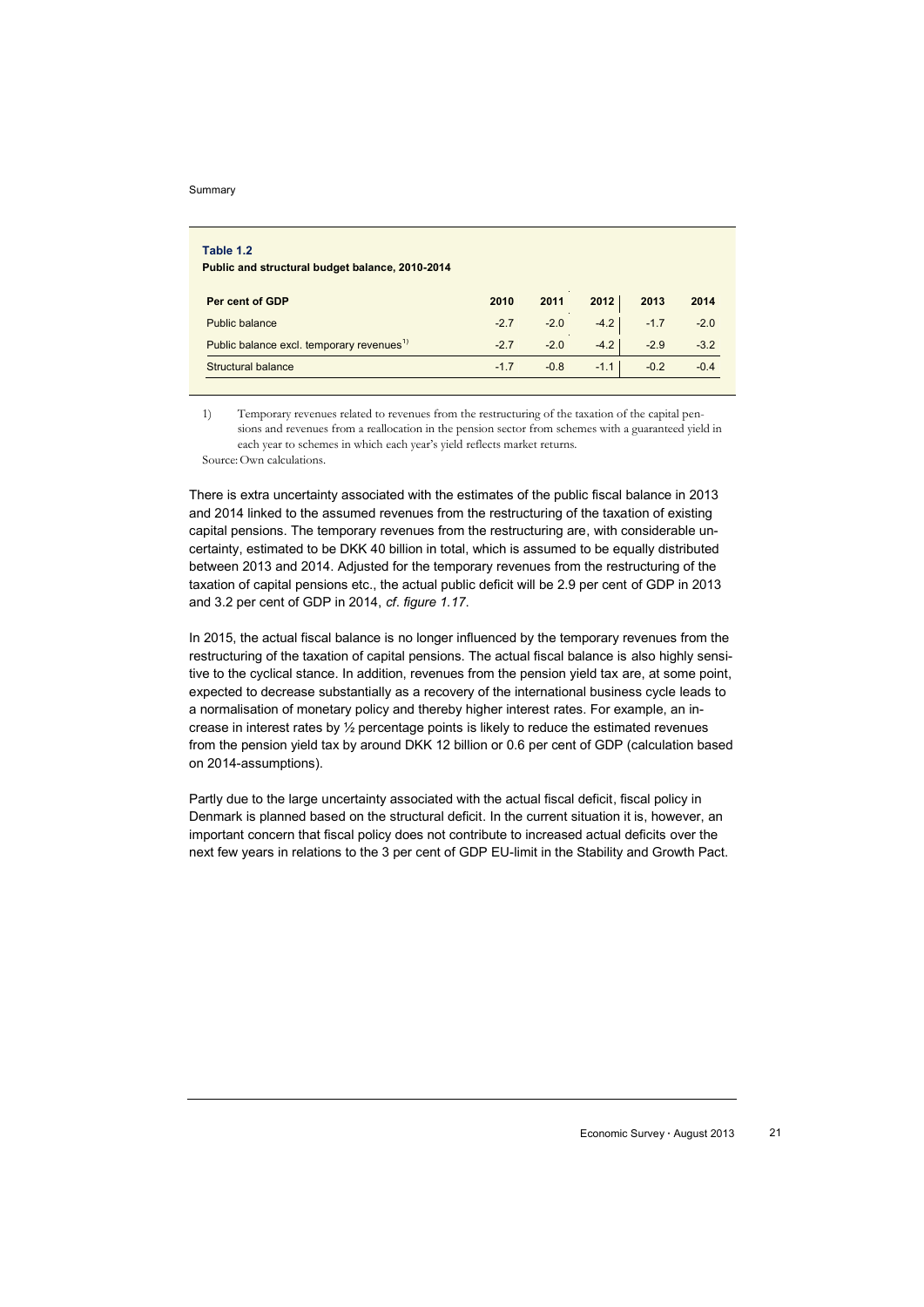

Note: Figure 1.17 shows the public balance net of the impact of repayment of VERP-contributions in 2012 and the temporary revenues from restructuring the taxation of pension schemes and reallocation in the pension sector in 2013 and 2014. In figure 1.18, from 1990 to 1995 the development of the net public debt corresponds to the EMU debt, since official figures of net public debt are not available before 1995.

Source: Statistics Denmark and own calculations.

The fiscal deficits towards 2014 imply an increase in net public debt from around 3 per cent of GDP by the end of 2011 to around 10½ per cent of GDP in 2014, *cf*. *figure 1.18*. However, gross public debt (EMU definition) is expected to be reduced from 46½ per cent of GDP by the end of 2011 to around 43½ per cent of GDP by the end of 2014. This is among other things a result of the fact that a part of the government's funding need is covered by a reduction of the government's deposits at the Central Bank (Danmarks Nationalbank). The reduction of the government's deposit reflects that, in earlier years, more bonds have been issued than needed for funding, whereby the government's deposits have been built up. The EMU debt maintains a wide safety margin relative to the EU limit of 60 per cent of GDP in Stability and Growth Pact.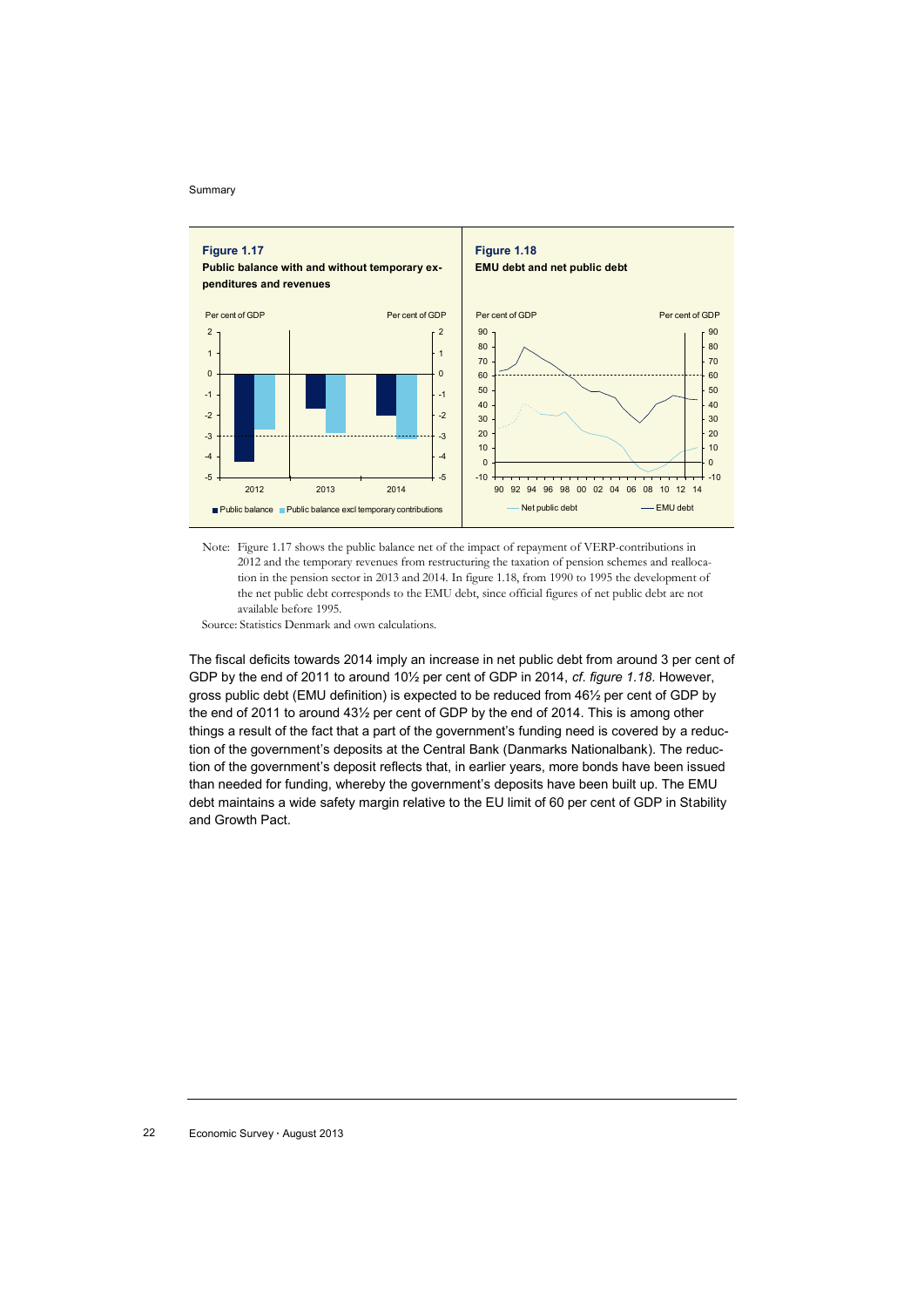

Source: Statistics Denmark and own calculations.

The structural deficit in 2014 of around 0.4 per cent of GDP is estimated based on the budget proposal for 2014, where the expenditures for state income transfers is around DKK 1.7 billion (almost 0.1 per cent of GDP) below the specified sub-ceiling. If the expenditures for income transfers, which, among other things, are sensitive to the number of recipients, are increased up to the specified sub-ceiling, the public deficit will increase in both actual and structural terms.

The estimated structural deficit increases from 0.2 per cent of GDP in 2013 to 0.4 per cent in 2014. This partly reflects higher public investments in 2014. Almost all of the increase in the structural deficit from 2013 to 2014 can be attributed to fiscal policy (when this is measured by direct revenues, which are included in the fiscal effect calculation).

Compared to the May Survey, the estimated structural deficit in 2014 is revised upwards by around ¼ per cent of GDP. This partly reflects that the expenditures for public investments are increased by DKK 2¼ billion due to the agreement on the regions' economy for 2014, increased state investments in road infrastructure, and the DKK 1 billion additional public investments on the budget proposal for 2014. The remaining adjustment since May reflects updated estimates in particular for personal income taxes, subsidies and public sector net interest expenditures.

### Effects of the planned fiscal policy and other economic policy measures on activity

Fiscal policy and other economic policy measures from 2012 and onwards are estimated to support economic activity in both 2013 and 2014 equivalent to 0.4 per cent of GDP in both years (measured by the multiannual fiscal effects), *cf. figure 1.21.*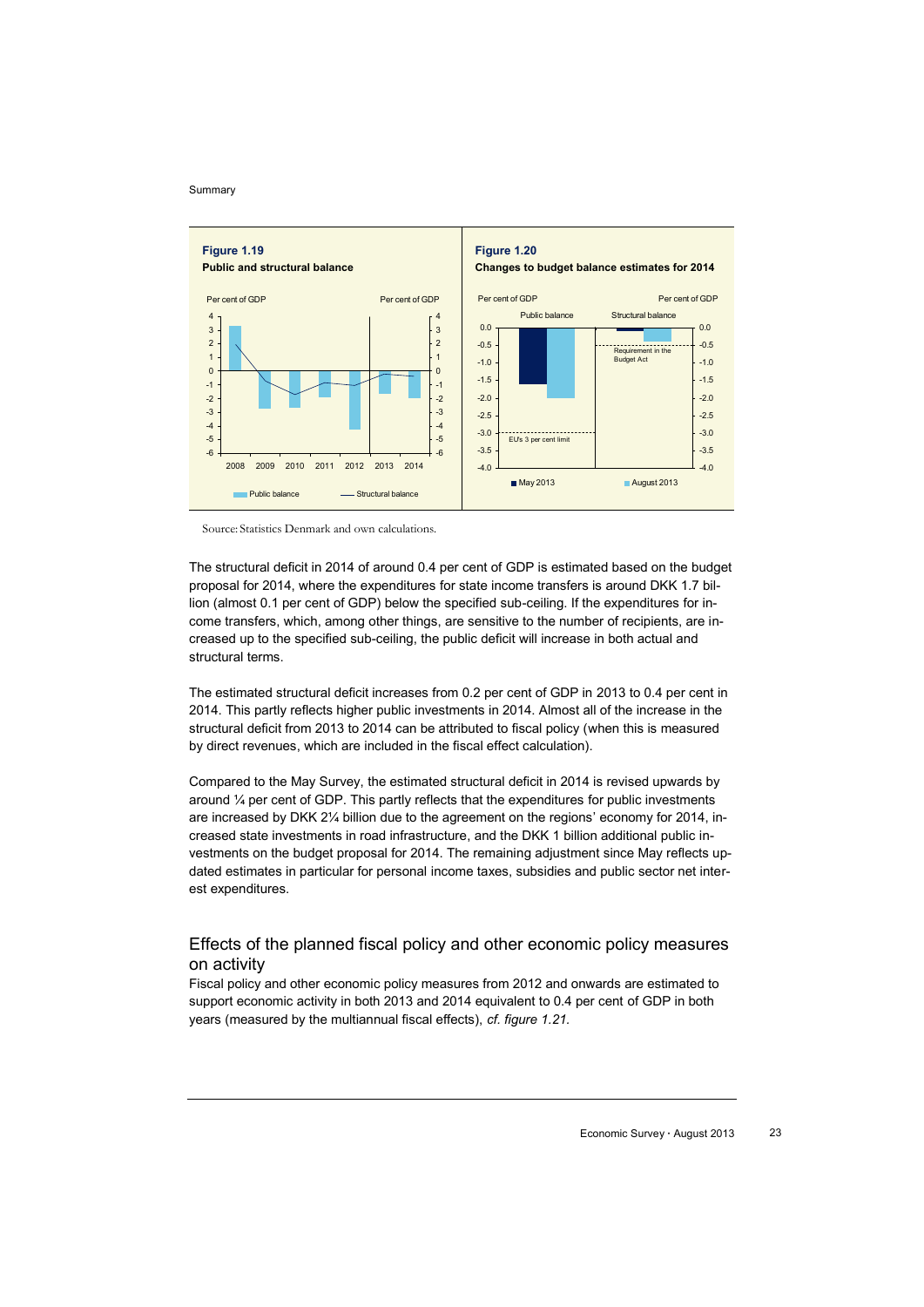A gradually declining contribution from fiscal policy is offset by an increased contribution to economic activity from other investments from 2012 to 2014, *cf. figure 1.22.* Other investments are investments undertaken by public companies, etc., which are recorded as private investments and therefore not included in the public balance in the national accounts. The declining contribution from fiscal policy is measured by the multiannual fiscal effects and specific estimates for the investment window, HousingJobs scheme and the lowering of the corporate tax rate in *Agreements on Growth Plan DK*. *2*



Note: Figure 1.21 shows the effect on the GDP level of public budgets (measured by the multiannual fiscal effect), other fiscal measures and other investments. Source: Statistics Denmark and own calculations.

The contribution to the GDP level in 2014 from fiscal policy and other economic policy measures adopted in 2012-14 has been revised upwards by 0.1 per cent of GDP since the May survey, *cf. table 1.3*. This is partly due to increased public investments in 2014 as a result of the agreement on the regions' economy for 2014, increased state investments in road infrastructure, and the DKK 1 billion of additional public investments on the budget proposal for 2014.

<sup>2</sup> The impact of those fiscal measures is only to a limited extent captured in the traditional fiscal effect calculation.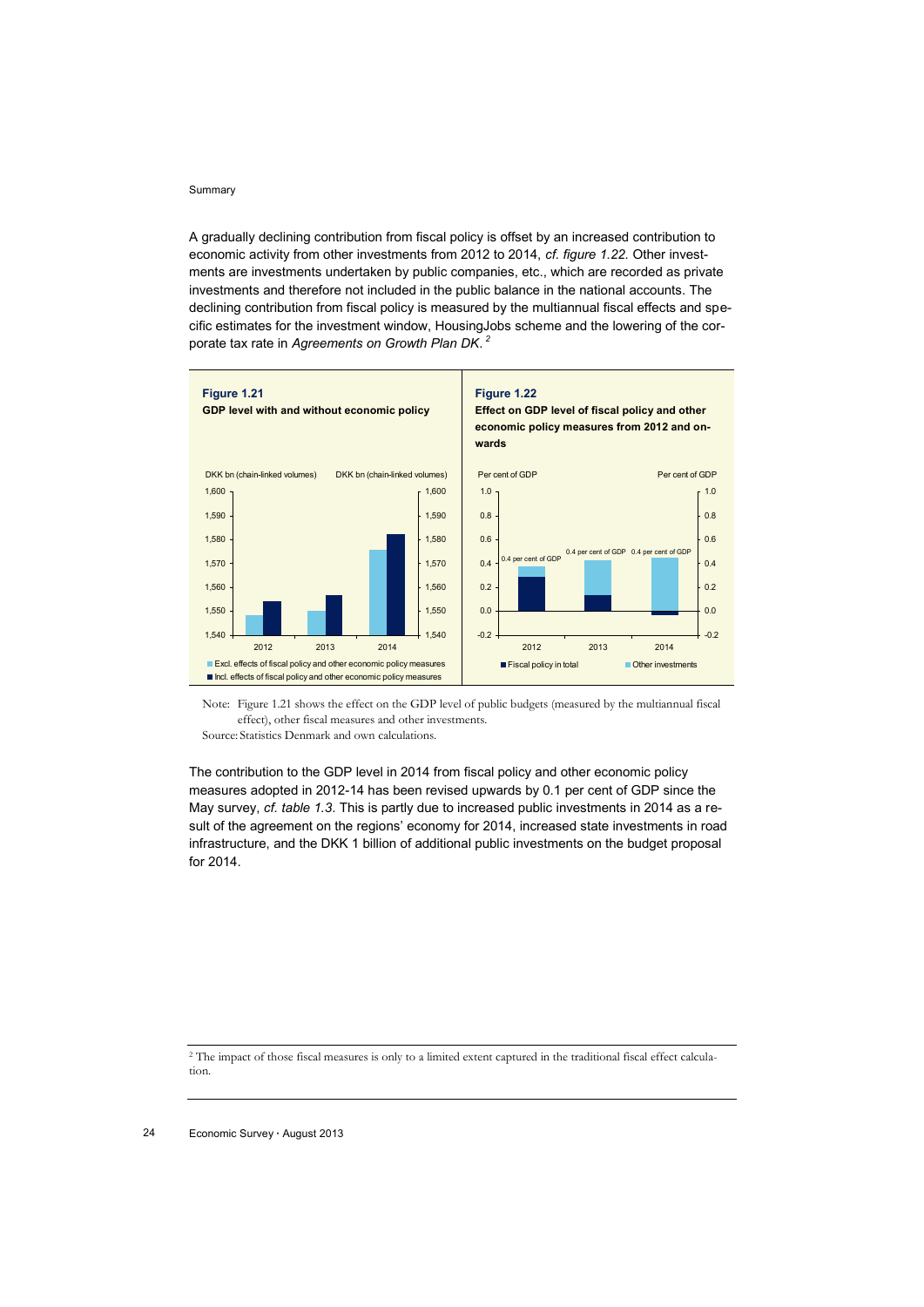$\overline{\phantom{a}}$ 

### **Table 1.3**

**Effects on activity of fiscal policy and other economic policy measures from 2012 and onwards**

|                                                            |     | 2012 |        | 2013   |        | 2014   |  |
|------------------------------------------------------------|-----|------|--------|--------|--------|--------|--|
| Per cent of GDP                                            | May | Aug. | May    | Aug.   | May    | Aug.   |  |
| Fiscal effect including multiannual effects (GDP level)    | 0.0 | 0.2  | $-0.2$ | $-0.2$ | $-0.2$ | $-0.1$ |  |
| Other fiscal policy <sup>1)</sup> (investment window etc.) | 0.1 | 0.1  | 0.3    | 0.3    | 0.1    | 0.1    |  |
| <b>Fiscal policy in total</b>                              | 0.1 | 0.3  | 0.1    | 0.1    | $-0.2$ | 0.0    |  |
| Other investments <sup>2)</sup>                            | 0.1 | 0.1  | 0.4    | 0.3    | 0.5    | 0.4    |  |
| Fiscal policy and other measures (GDP level)               | 0.2 | 0.4  | 0.5    | 0.4    | 0.3    | 0.4    |  |
| - fiscal policy and other measures (growth contribution)   | 0.2 | 0.4  | 0.3    | 0.1    | $-0.2$ | 0.0    |  |

Note: The estimated contributions to activity from the investment window, HousingJobs scheme and the lowering of the corporate tax rate in *Agreements on Growth Plan DK* are included in table 1.3 under "other fiscal policy", while they were partly placed under "other investment measures etc." in the May Survey.

- 1) In other fiscal policy, an extra effect beyond what is captured by direct budget impact included in the calculation of the fiscal effect is added for the investment window, the HousingJobs scheme and the corporate tax rate reduction in *Growth Plan DK*. Cf. *Vækstplan DK – Teknisk baggrundsrapport* for further information of the effects of the HousingJobs scheme and the corporate tax rate reduction.
- 2) Other investments cover investments following the energy agreement, the housing agreement, investments in social housing, climate-related investments in the wastewater sector (*cf. agreement on local governments' economy for 2013*) and preponed activities in Fehmarn Belt agreed upon in *Growth Plan DK*. The slightly lower contribution to activity from other investments in 2013 compared to the May Survey reflects a delay in the investments associated with the energy agreement. There is a considerable amount of uncertainty related both to the impact on investments of the energy agreement and timing of the investments following the agreement.

Source: Statistics Denmark and own calculations.

Fiscal policy and other economic policy measures are roughly neutral for GDP growth in 2014, as the estimated contribution to activity in 2014 match the contribution in 2013. This includes that the effect of the investment window expires in 2014 while the contribution to activity from other investments gathers strength in 2014, *cf. box 1.2*. The fiscal effect (not including multiannual effects) in 2014 is estimated to be 0.1 per cent of GDP.

Economic policy in 2012-14 supports employment in 2013 and 2014. Fiscal policy and other economic policy measures are estimated to raise private sector employment by almost 15,000 persons in both 2013 and 2014. Including an adjustment in public sector employment compared to 2011 (after large prior increases in public sector employment) the impact on total employment amounts to around 5,000 persons in 2013 and 7,000 persons in 2014.

The planned fiscal policy should be viewed in the context of an exceptionally accommodative monetary policy stance and very low interest rates. The expansionary monetary policy contributes substantially to economic activity. The responsible and credible fiscal policy that is in compliance with both the Budget Act and the EU-recommendation contributes to maintaining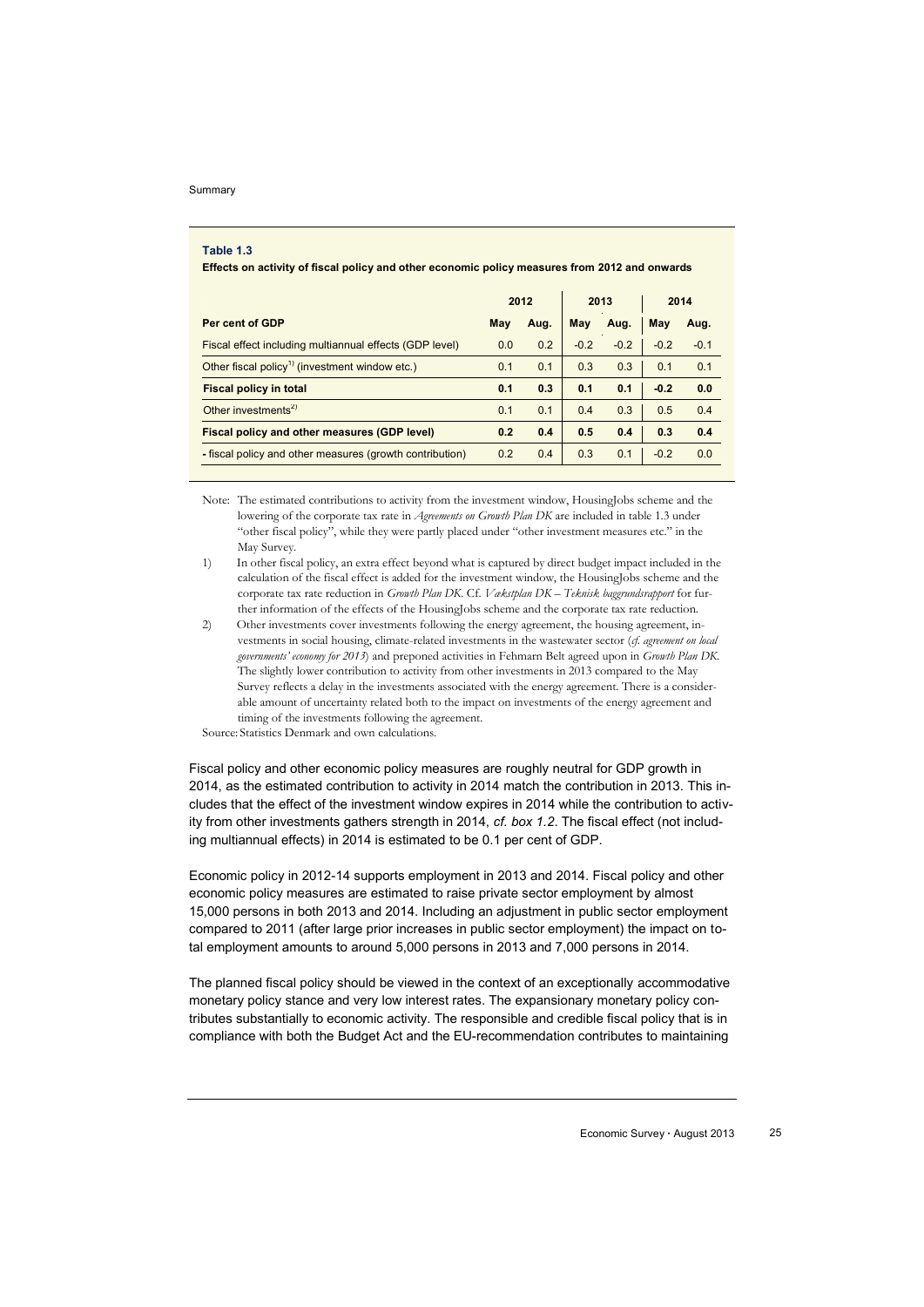confidence in economic policy and hereby the low interest rates that benefit growth and employment.

### **Box 1.2**

**Other investments support activity in 2014** 

In 2014, fiscal policy and other economic policy measures from 2012-2014 support GDP level by 0.4 per cent. This includes an estimated contribution to activity from other investments of 0.4 per cent of GDP in 2014.

Other investments reflects, among other things, the advancement and increase of investments in renovations of social housing, the advancement of activities in Fehmarn Belt and increased investment in renewable energy and energy efficiency.

There is uncertainty concerning the effects on activity of both fiscal policy and the mentioned other investments, but the uncertainty is in general larger for the latter. One reason is that the investments are made by companies outside the public sector and there is uncertainty linked to how the investments would proceed in the absence of the political agreements and decisions. However, in general a more comprehensive picture of the effects of economic policy measures is obtained when estimates of other investments are included.

The pursued economic policy thereby takes advantage of the possibilities – that lies beyond the traditional means of fiscal policy – to support economic activity.

### A perspective on expenditure and fiscal policy in 2014

The Budget Act and the expenditure ceilings that were adopted by a large majority of Parliament are decisive steps towards maintaining the improved expenditure control obtained in recent years on a long-term basis – and thereby helping to avoid the recurrent budget overruns that characterised Danish fiscal policy for a number of years. OECD, EU and the Danish Economic Councils have on several occasions over the past 10-15 years pointed out that the stabilising effect of fiscal policy was weakened by a persistent trend of expenditures surpassing the planed level, which, moreover, posed a serious threat to the sustainability of fiscal policy.

Local governments, regions and central government have taken important steps in order to regain control of expenditures after significant budget overruns in the years 2009-2010 (amongst others). To ensure a continuously high level of credibility in fiscal and expenditure policy in Denmark, it is essential that recent years' improved control of public expenditures is not compromised. Denmark's public consumption expenditures are already the highest among the developed countries (measured as share of GDP).

The planned public consumption in 2014 is high both in a historical perspective and in comparison to the level of expenditures that can be sustainably financed from 2020 (given the planned tax policy and the reforms, which have been adopted). Public consumption expenditures are equivalent to around 27 per cent of structural GDP in 2014, *cf. figure 1.23*. The ex-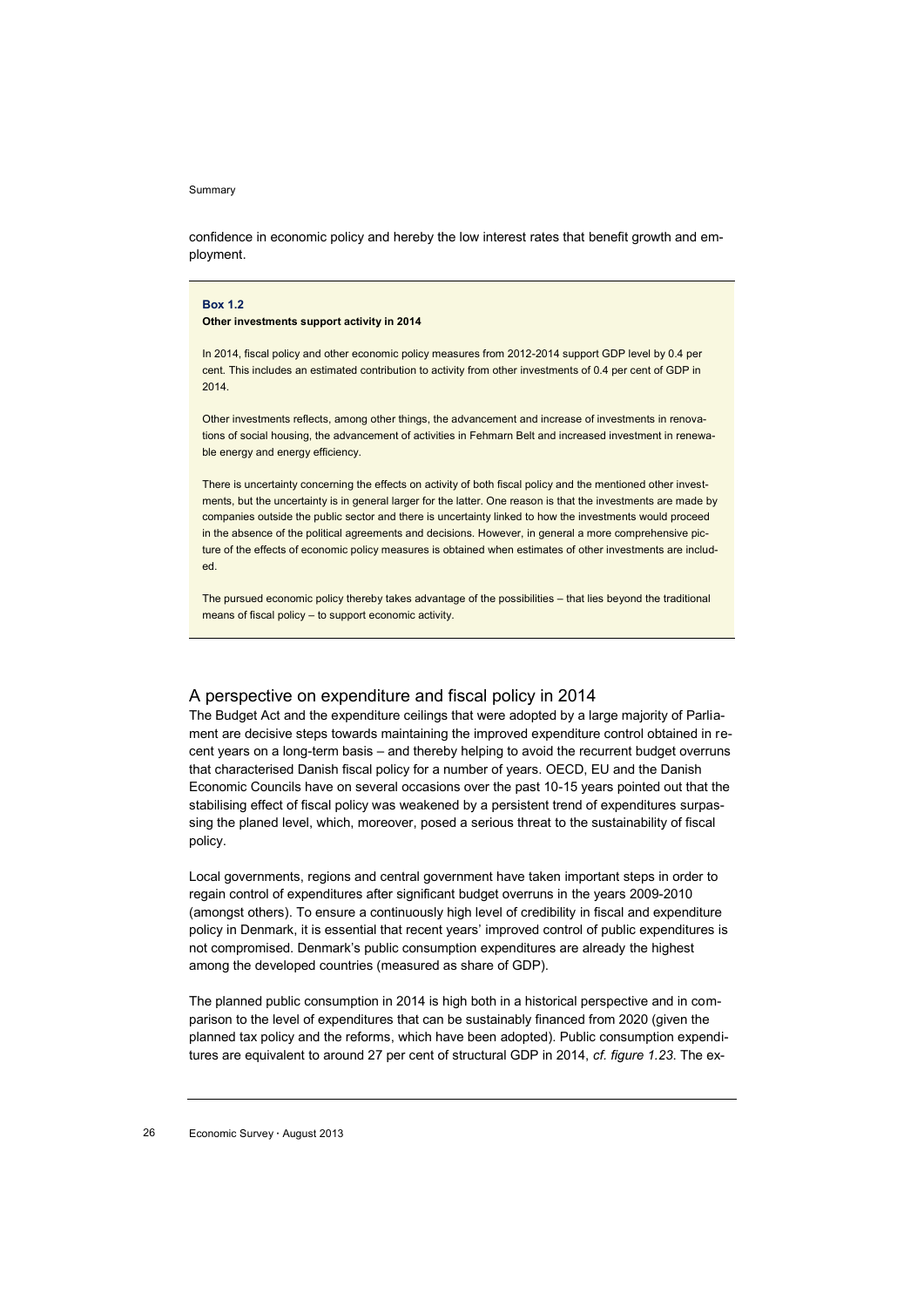penditure share is gradually reduced to 26½ per cent of GDP towards 2020, partly due to a balanced real growth (on average approx. 0.6 per cent per year) and reforms that increase GDP, *cf. Convergence Programme Denmark 2013.*

Even if it was possible to increase short run consumption expenditures without compromising the improved expenditure control and compliance with EU requirements, rapid expenditure increases would imbed the risk of inappropriate use of resources and require subsequent tightening. The annual expenditure growth would have to be reduced compared to the planned expenditure growth, which would leave only limited room for new priorities and ongoing expenditure requirements, including the effects of growth in the number of users of public benefits, which are estimates to follow the trend in population growth.

Moreover, the planned public investments in 2014 are at such a high level that it is only surpassed by the level in 2012, *cf. figure 1.24*. The high level of investments in recent years implies that many projects are already under way. In addition, the higher the investments in the short run, the steeper the required slowdown towards 2020 – a period where there might already be prospects of increased interest rates and less expansionary monetary policy.





The current combination of an extraordinarily accommodative monetary policy stance and a fiscal policy that imply a structural deficit close to ½ per cent of GDP should be viewed in the context of the cyclical stance and the need for continued moderate wage increases to strengthen competiveness and restore the earnings potential of investments in Denmark. The so-called output gap – which expresses the difference between the actual and structural production – is estimated at around -2  $\frac{3}{4}$  per cent of GDP in 2014. This level of the output gap is in line with the output gap during previous economic downturns in the early 1980s and 1990s. To the contrary, unemployment is not high in historical perspective. Gross unemployment is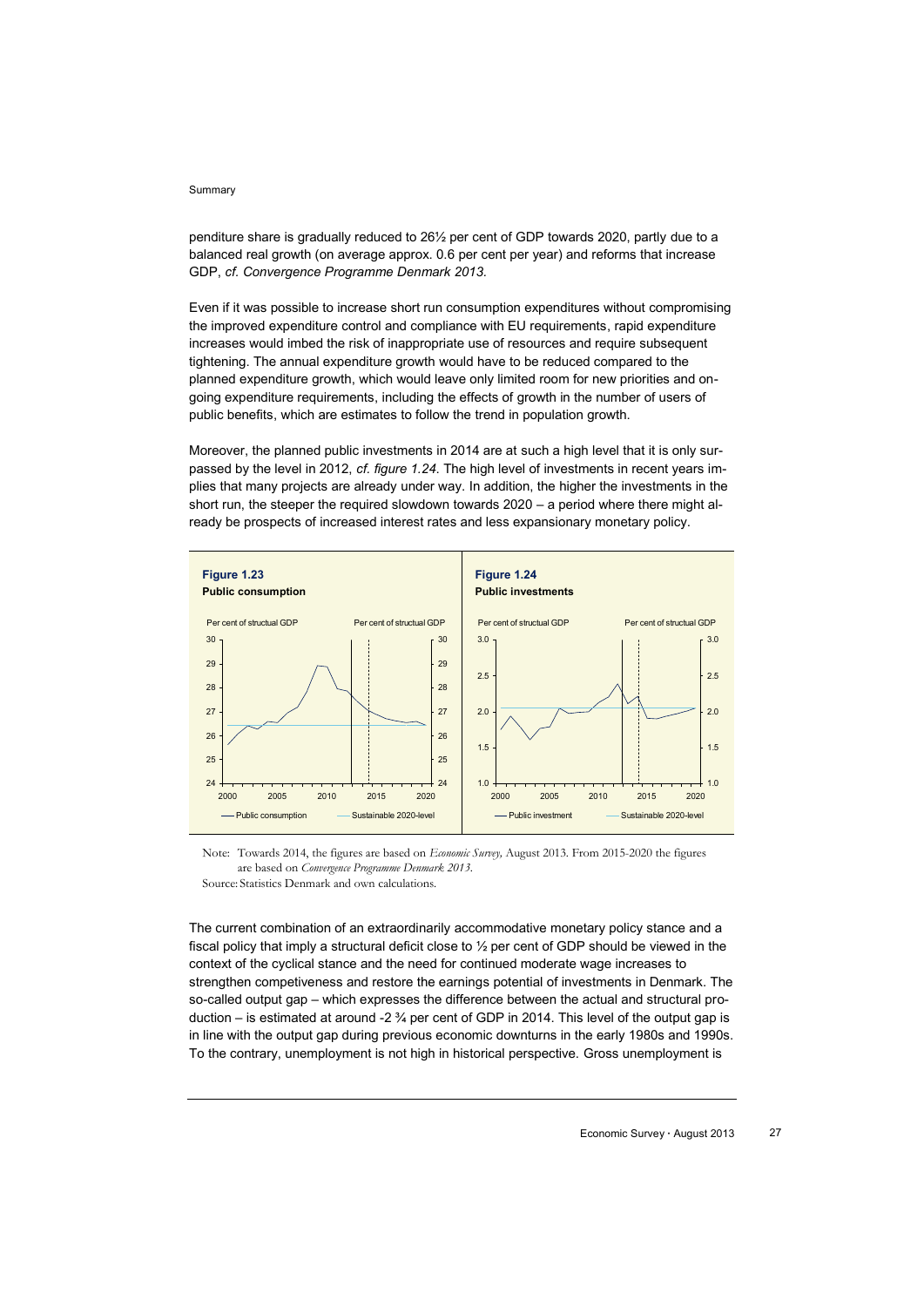currently around 5½ per cent of the labour force, which is significantly lower than in for example 1980-82 and 1992-93. At the same time, unemployment of for example skilled metal and construction workers (with unemployment insurance) has dropped from around 10 per cent in 2010 to currently around 6 per cent*.*

While unemployment has increased less compared to previous downturns, the labour market participation rate has fallen significantly. This is partly caused by an increase in the number of people in education. Likewise, the number of, amongst others, cash-benefits recipients outside the labour force has increased. There is uncertainty related to what extent and how quickly groups outside the labour force are available for employment when the economy recovers.

Business investments have remained low for a number of years and the production facilities are reduced. Hereby, the estimated output gap may overstate the amount of idle resources available in the short term. The planning of the fiscal policy must therefore be viewed in the context of the current capacity utilisation as well as a number of other factors including the expansionary monetary policy, the prospect of increased growth both in Denmark and abroad, as well as the size of the fiscal challenges that lie ahead, and uncertainty about the extent of available resources.

# 1.4 Challenges for the Danish economy in light of nye labour market statistics

In June, Statistics Denmark carried out a comprehensive revision of the national accounts, which reduced total work effort of the population by what corresponds to 140,000 full-time employees. This alters the general picture of the Danish labour market slightly but does not require changes to economic policy.

Economic policy aims at dealing with the main challenges for the Danish economy. These are, firstly, recovering from the global financial crisis that struck Denmark hard. Secondly, increasing growth potential in the medium term and making better use of the opportunities that globalisation presents. And thirdly, maintaining sound public finances, thereby contributing to low interest rates and good conditions for growth going forward. Longer term growth challenges relate particularly to increasing labour supply and underpinning productivity growth, which has been misaligned with wage developments in the past. These are therefore the key objectives in the government's long-term reform path towards 2020, *cf. Denmark at Work* and *Growth Plan DK.*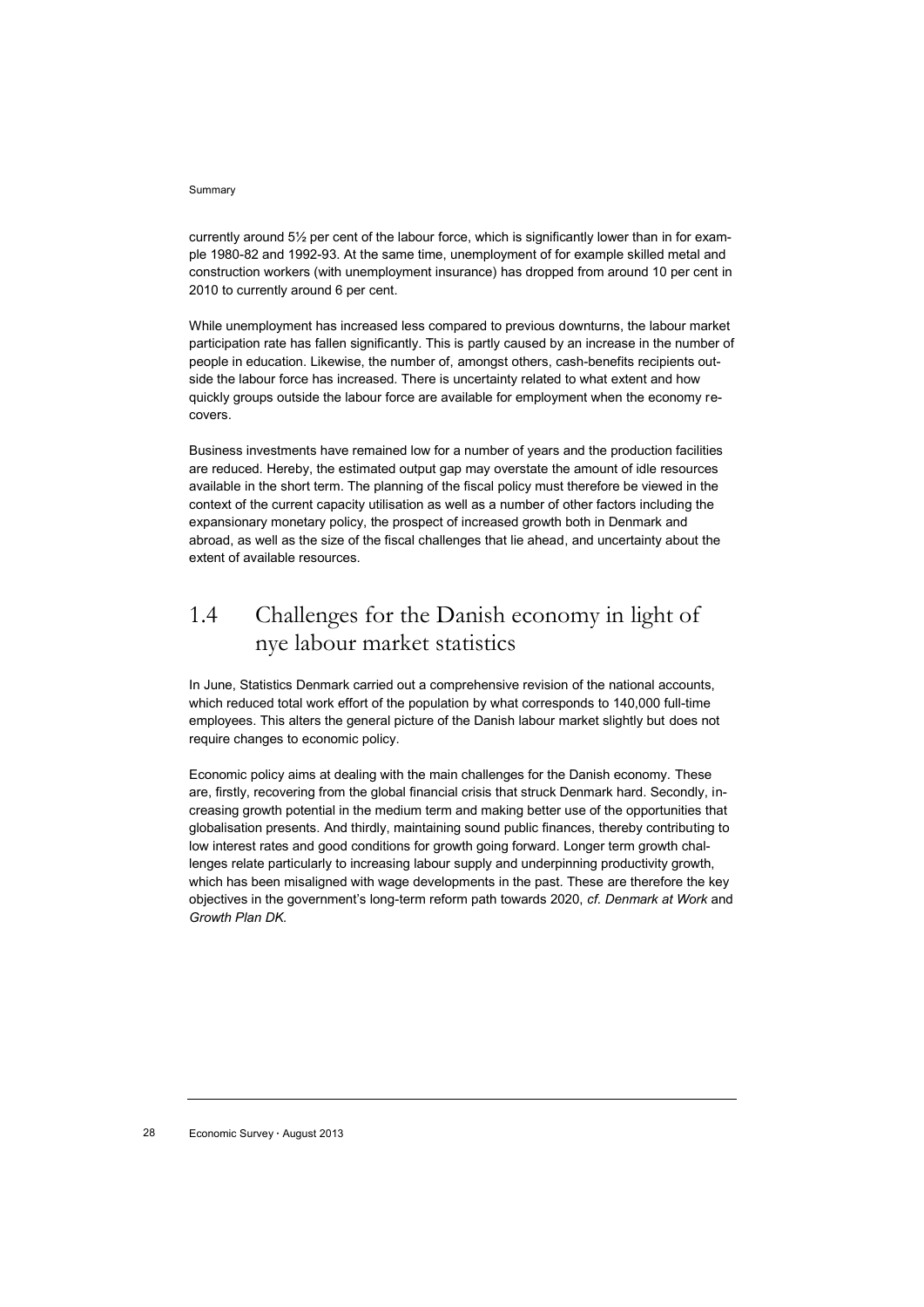

Anm.: Revivions of employment in the national accounts are more limited than the revisions in hours worked. As shown in figure 1.25 employment is therefore preliminary only revised in the years 2009- 11, so the development corresponds to the development in the revised ATR. Total hours worked – and thus the average number of hours worked per employee in figure 1.26 – is revised throughout the period back to 1966.

Kilde: Statistics Denmark.

National accounts are revised frequently as a result of improved statistical sources, changing regulation etc. The revisions, however, rarely alter the perception of general trends. In the most recent national accounts revisions were made to hours worked, wages and employment, and the changes to hours worked were relatively large. This means, for instance, that hours worked per employee is now somewhat lower than estimated before, and that the level of productivity is correspondingly higher.

It does not, however, change the main economic challenges facing Denmark. The total work effort is still mediocre compared to other OECD countries, and productivity growth has been low over the past almost 20 years. Therefore the endeavour to significantly improve the framework for growth and job creation in Denmark remains a necessity.

The revision of the national accounts is linked to a revision of the working time accounts (ATR), which is the main source in the national accounts for estimating employment, wages and hours worked. The quality of the ATR, and thus the main source for labour market statistics in the national accounts, has been improved with a transition to new primary sources, particularly the so-called e-Income register.

According to the new information, the total number of hours worked in the Danish economy was overestimated. Hours worked in the national accounts are therefore revised downwards significantly, on average by about 5 per cent a year over the period since 1966, equalling almost 140,000 full-time employees. The downward revision only to a limited extent reflects fewer employed persons, *cf. figure 1.25.* The revised figures thus especially point to a lower average working time per employed than previously assumed, *cf. figure 1.26.* Every em-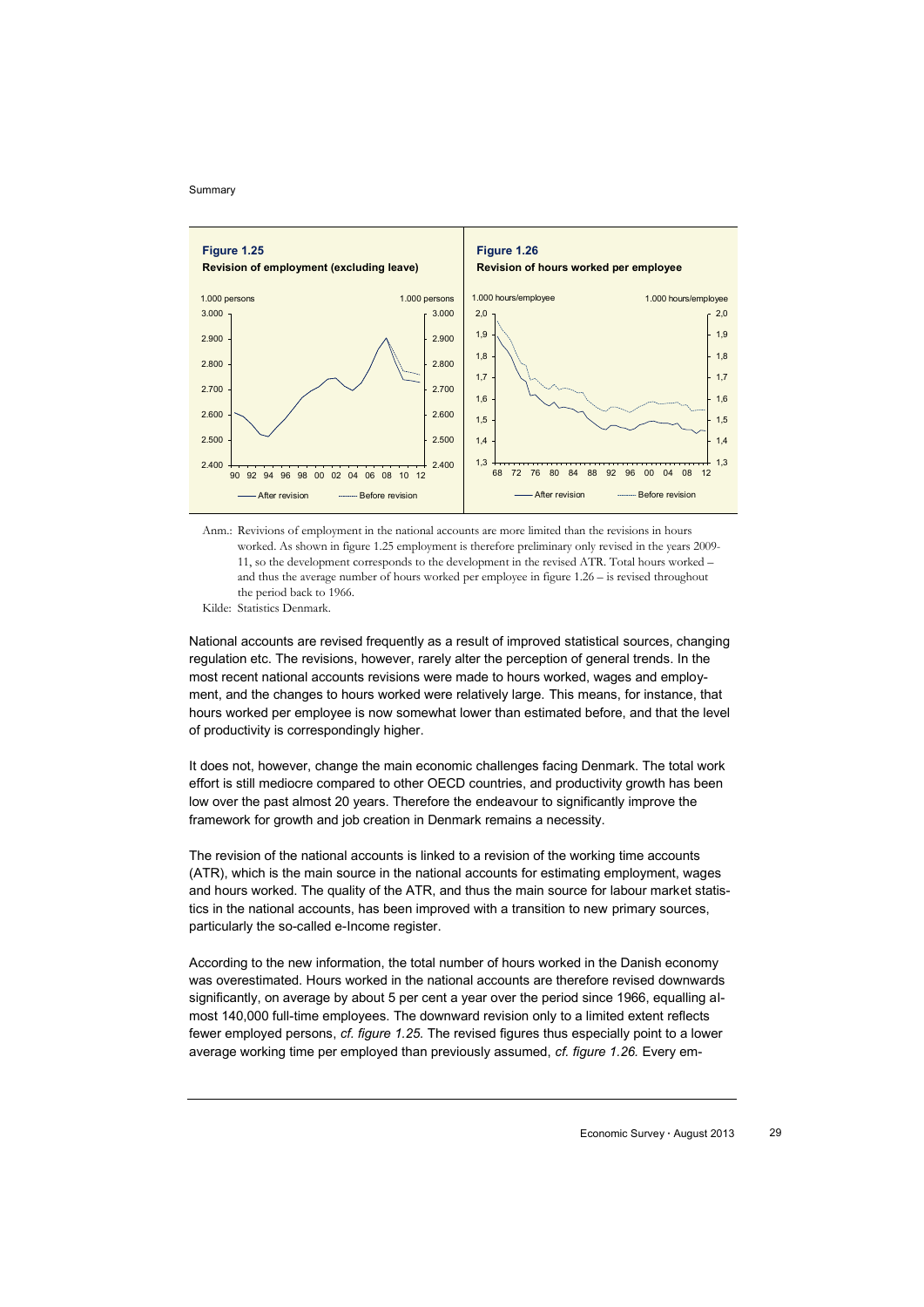ployed person worked 6½ per cent less in 2012 – roughly two hours a week – than previously assessed.



Note: "DK before" and DK after" refer to the figures for Denmark before and after the revision of the national accounts. "OECD" refers to the average for OECD countries. Figure 1.27 shows the average hours worked per employed, based primarily on information from national accounts. Due to cross country differences in data sources and methodology in the assessment of hours worked in the national accounts, the level for Denmark probably tends to be underestimated relative to other countries. Figure 1.28 excludes Estonia, Mexico, Slovakia, and Slovenia since data is not available for the entire period for those four countries. Productivity is calculated as GDP divided by hours worked. Source:OECD and own calculations.

Even before the revision, Denmark was among the countries with the lowest working time per employed, *cf. figure 1.27.* The government has introduced a number of reforms that strengthen the individual's incentive to join the labour market and make an extra effort. The tax reform alone is estimated to increase employment by about 16,000 full-time persons, when it is fully implemented. The positive effects occur because the benefits from being in employment increase, and because taxes on the last krone earned are lowered, making it more profitable to increase working hours or to make an extra effort in other ways.

There are still people, though, who from an economic point of view gain only little by making an extra work effort. This is particularly true for many single parents, since this group often find that income-dependent benefits such as housing subsidies and subsidies for day care are reduced, if they make an extra effort and earn a higher income. This reduction may entail that the effective marginal tax rate is significantly higher than the marginal tax rate for e.g. tax payers in the highest tax bracket. Just under 30,000 full-time employed are estimated to have an effective marginal tax rate above 60 per cent and thus only gain relatively little by for instance increasing working hours. Of this group, 12,000 are single parents. With the *Agreement on a tax reform 2012*, the government has taken steps to improve the incentive for single parents to increase work effort through a higher employment allowance.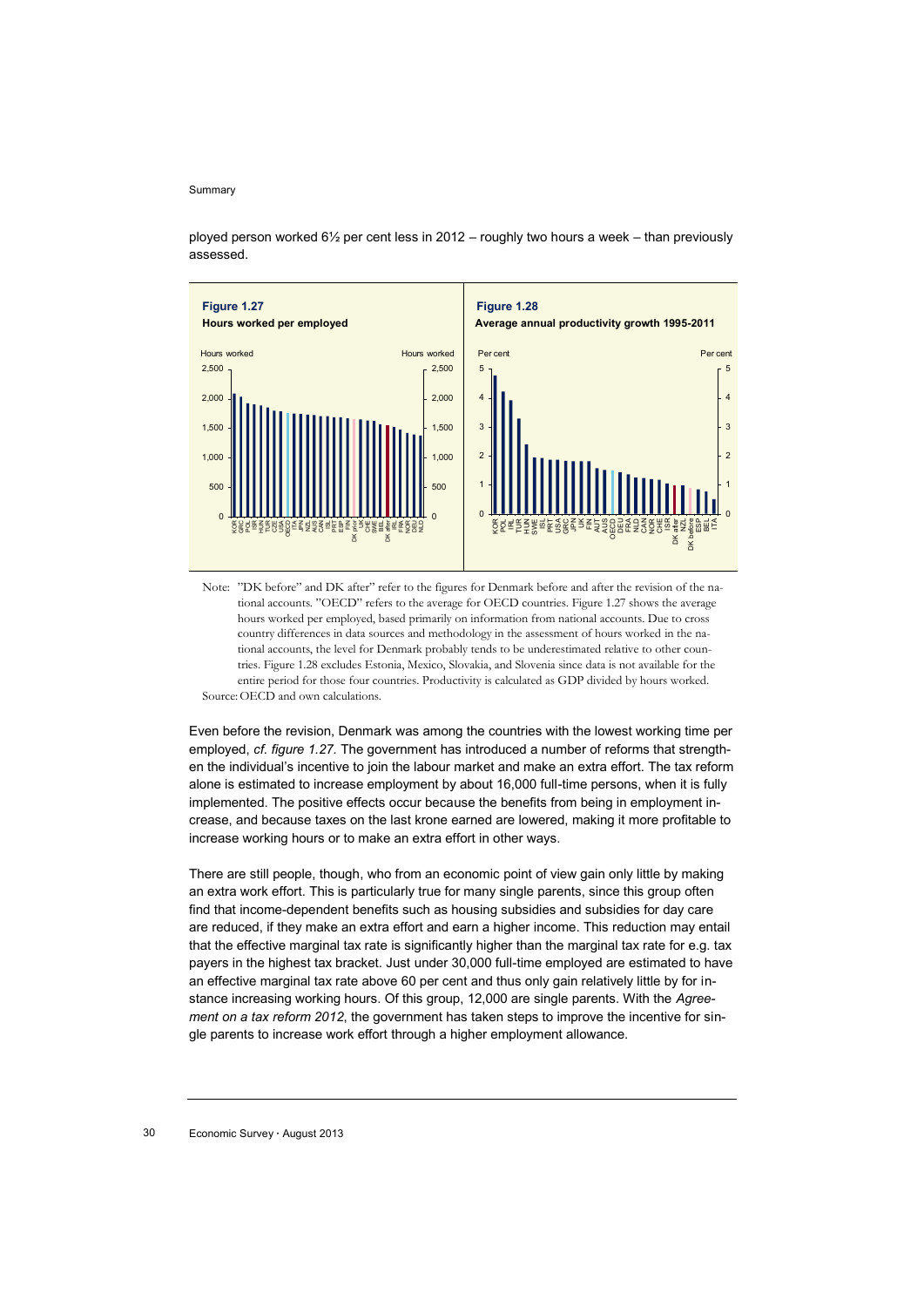

Note: In figure 1.29 services exclude shipping and financial services. Unit labour cost in figure 1.30 is calculated as the relative development of the ratio of compensation and gross value added within manufacturing excluding energy in Denmark and abroad and adjusted for changes in the krone exchange rate. Abroad is weighted trade partners based on the weights in the effective krone rate. 2000-10 is based on data from OECD, while 2011-12 is based on data from OECD and Eurostat. Source:OECD, Statistics Denmark and own calculations.

Total production in Denmark has not been revised as a result of the new data. The lower amount of hours worked therefore by definition implies that production per hour worked (productivity) is higher than previously assumed. However, this results only in a level shift in the period 1966-2013, and the new data does not change the fact that the Danish productivity growth has been low since the mid-90s both compared to previous periods and in an international context, *cf. figure 1.28.*

Productivity growth is the main driver of economic growth in the long term and therefore a prerequisite for developing the welfare state and retaining and creating productive and consequently well-paid jobs in Denmark. Accordingly, higher productivity growth is of great importance with regards to increasing welfare and prosperity. Therefore, enhancing Danish productivity growth is a key objective in *Growth Plan DK*.

Average annual productivity growth rates since 1995 has been low primarily because of low and negative productivity growth within the services and construction sectors<sup>3</sup> (0.5 and -0.4 per cent respectively), while average annual productivity growth in the industrial sector has amounted to 2.3 per cent, *cf. figure 1.29.* The services sector has a lower than average level

<sup>3</sup> Some uncertainty applies to the calculation of productivity growth in the construction sector and parts of the services sector, as the price index does not fully capture improvements in quality. The Productivity Commission demonstrates that productivity growth since 1995 within the services sector and measured in value terms has also been weaker in Denmark than in comparable countries.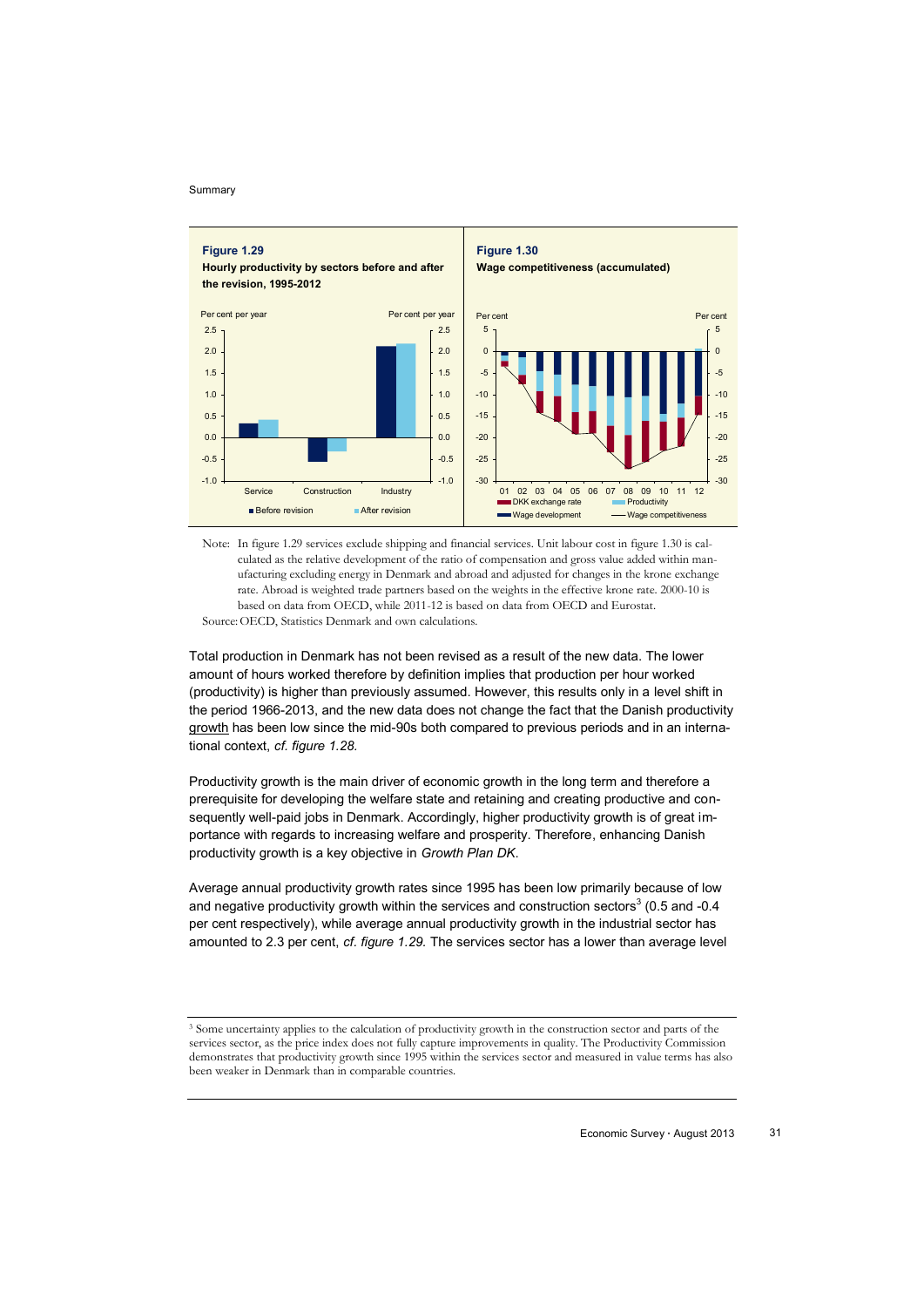of productivity, while at the same time taking up most of the hours worked in the private sector. Consequently, productivity within services must be lifted in order to truly enhance Danish growth potential. This is also one of the key conclusions made by the Productivity Commission.

Furthermore, the revised data does not change the fact that wage competitiveness within manufacturing still faces a challenge because relatively high Danish wage increases during the most part of the past decade were not matched by correspondingly higher productivity growth, *cf. figure 1.30.* In 2000-12 productivity growth in manufacturing did match the developments abroad, but the growth rate should have been even higher to offset the higher wage increases in Denmark. Since 2008, wage competitiveness in manufacturing has improved significantly, but more than half of the loss since 2000 still remains.

Altogether, the main challenges for the Danish economy in terms of the need to increase work effort, productivity growth and impaired wage competitiveness, still stand. The government's economic policy addresses these challenges by making it more attractive to work, invest, and do business in Denmark. These policies include the retirement reform, the reform of disability pension and flex jobs, reforms of cash benefits and student grants, as well as the tax reform. They also include initiatives to improve workforce qualifications and other initiatives in *The Agreements on Growth Plan DK*, which underpin higher productivity growth. In autumn 2013, the government will propose a reform of vocational education and training, and by the end of the year the Productivity Commission will present its recommendations as to how productivity growth can be lifted. This will contribute to better aligning wages and productivity, thus strengthening wage competitiveness so that Denmark better can explore the opportunities offered by globalisation and recover more quickly from the crisis.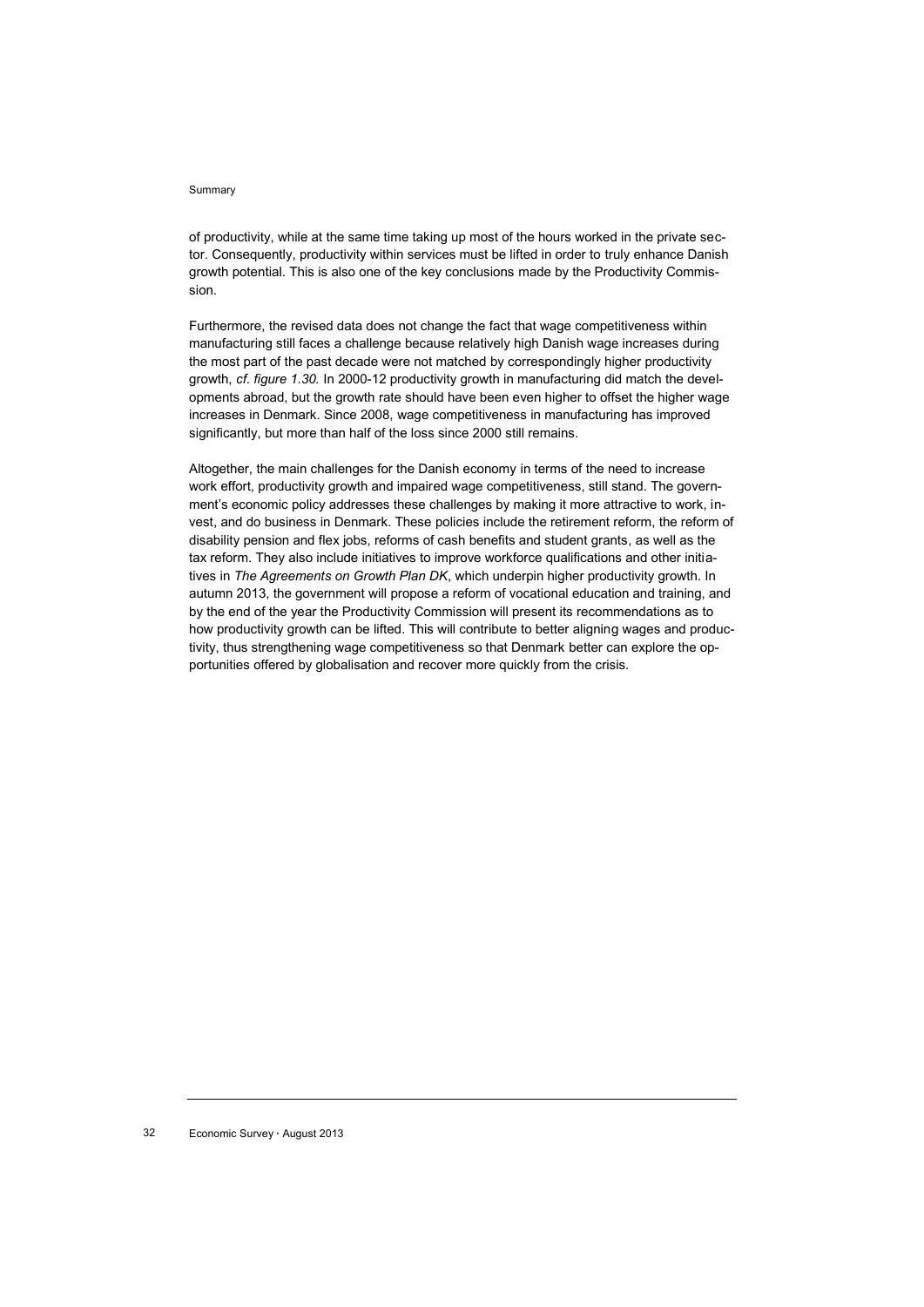# 1.5 Annex

### **Table 1.4**

I

**Key figures compared to the May survey**

|                                   | 2012           | 2013           |              | 2014           |                |
|-----------------------------------|----------------|----------------|--------------|----------------|----------------|
|                                   |                | May            | Aug.         | May            | Aug.           |
| Real growth, per cent             |                |                |              |                |                |
| Privat forbrug                    | 0.5            | 0.4            | 0.4          | 1.2            | 1.2            |
| <b>Total public demand</b>        | 1.4            | 0.3            | $-0.3$       | 0.6            | 1.0            |
| - public consumption              | 0.7            | 0.9            | 0.6          | 0.6            | 0.5            |
| - public investment               | 10.7           | $-7.4$         | $-10.2$      | 1.2            | 6.8            |
| Residential construction          | $-8.6$         | 0.3            | $-3.5$       | 3.4            | 3.3            |
| <b>Fixed business investments</b> | 0.0            | 7.8            | 6.4          | 1.1            | 1.8            |
| <b>Final domestic demand</b>      | 0.3            | 1.1            | 0.7          | 1.2            | 1.3            |
| Stock building (per cent of GDP)  | 0.0            | 0.1            | 0.4          | 0.2            | 0.0            |
| <b>Total domestic demand</b>      | 0.0            | 1.2            | 1.0          | 1.4            | 1.3            |
| Exports of goods and services     | 0.2            | 0.9            | 0.2          | 3.7            | 3.7            |
| - of which manufactures           | 2.3            | 2.2            | 1.5          | 4.8            | 4.8            |
| <b>Total demand</b>               | 0.1            | 1.1            | 0.7          | 2.2            | 2.2            |
| Imports of goods and services     | 1.0            | 2.2            | 1.7          | 3.3            | 3.3            |
| - of which goods                  | 1.4            | 3.0            | 3.0          | 3.1            | 3.1            |
| <b>GDP</b>                        | $-0.4$         | 0.5            | 0.2          | 1.6            | 1.6            |
| Gross value added                 | $-0.3$         | 0.3            | 0.1          | 1.6            | 1.6            |
| - of which private sector         | 0.5            | 0.5            | 0.7          | 2.3            | 2.2            |
| Change in 1,000 persons           |                |                |              |                |                |
| Labour force                      | 3              | $\overline{4}$ | -8           | 5              | 9              |
| Employment                        | $-7$           | $-2$           | $-6$         | 10             | 9              |
| - of which private sector         | 2              | $-5$           | $-6$         | 8              | $\overline{7}$ |
| - of which public sector          | $-9$           | 3              | $\mathbf{0}$ | $\overline{2}$ | $\overline{2}$ |
| Gross unemployment (registered)   | $\overline{2}$ | -8             | -8           | -9             | $-6$           |
| Net unemployment (registered)     | 10             | 5              | $-2$         | $-5$           | $-1$           |